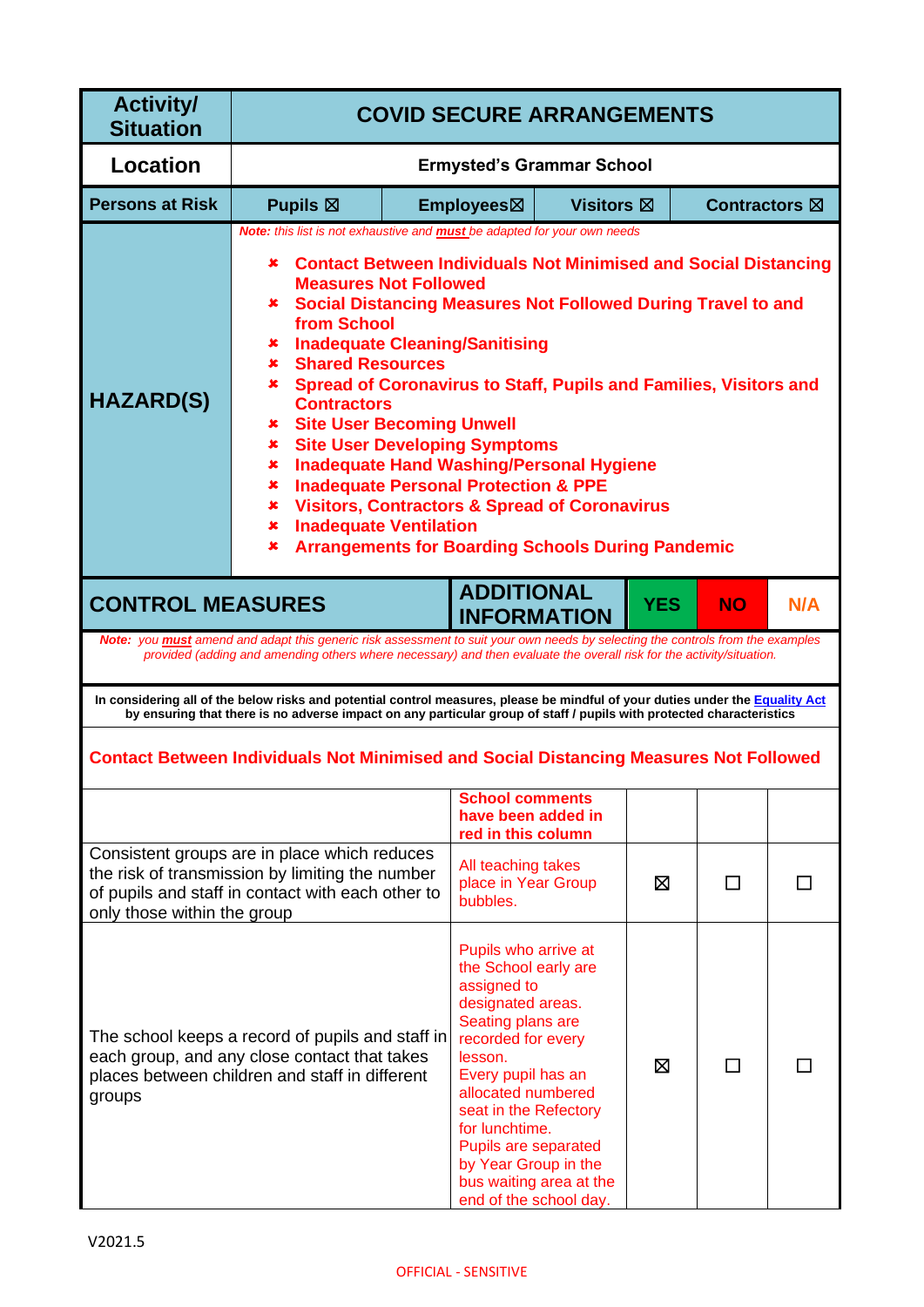| Distinct groups or 'bubbles' that do not mix are<br>maintained which makes it quicker and easier<br>in the event of a positive case to identify those<br>who may need to self-isolate and to keep that<br>number as small as possible                                                                                                                         |                                                                                                                                                                                                                                                                                                                                                                                                                                                 | ⊠ |    |   |
|---------------------------------------------------------------------------------------------------------------------------------------------------------------------------------------------------------------------------------------------------------------------------------------------------------------------------------------------------------------|-------------------------------------------------------------------------------------------------------------------------------------------------------------------------------------------------------------------------------------------------------------------------------------------------------------------------------------------------------------------------------------------------------------------------------------------------|---|----|---|
| Primary schools may be able to implement<br>groups that are the size of a full class. If that<br>can be achieved, it is recommended, as this<br>will help to reduce the number of people who<br>could be asked to isolate should someone in<br>the group become ill with coronavirus (COVID-<br>19).                                                          |                                                                                                                                                                                                                                                                                                                                                                                                                                                 |   |    | ⊠ |
| In the younger years in Secondary Schools<br>(key stage 3), schools may be able to<br>implement groups that are the size of a full<br>class. If that can be achieved, it is<br>recommended, as this will help to reduce the<br>number of people who could be asked to<br>isolate should someone in group become ill<br>with coronavirus (COVID-19).           | Classes in Year 7 and<br>Year 8 are based in<br>four specific rooms<br>each which can<br>accommodate the<br>whole group between<br>them. Tables and<br>chairs rearranged to<br>face in the same<br>direction and excess<br>furniture removed in<br>some cases to<br>maximise the space<br>available. Year 8 are<br>having Science<br>lessons in laboratories<br>from June 2021 with<br>additional cleaning<br>taking place between<br>sessions. | X |    |   |
| In Secondary Schools, and certainly in the<br>older age groups at key stage 4 and key stage<br>5, the groups are likely to need to be the size<br>of a year group to enable schools to deliver the<br>full range of curriculum subjects and students<br>to receive specialist teaching. If this can be<br>achieved with small groups, they are<br>recommended | <b>Year Group bubbles</b><br>were established for<br>September 2020 and<br>have remained central<br>to the structure of the<br>day, the use of<br>accommodation and<br>movement around the<br>site.                                                                                                                                                                                                                                             | ⊠ | П  |   |
| Whatever the size of the group, they are kept<br>apart from other groups and older children are<br>encouraged to keep their distance within their<br>groups                                                                                                                                                                                                   |                                                                                                                                                                                                                                                                                                                                                                                                                                                 | ⊠ | □  |   |
| Schools with the capability to do it should take<br>steps to limit interaction, and the sharing of<br>rooms and social spaces between groups as<br>much as possible                                                                                                                                                                                           | <b>Sharing and</b><br>interaction between<br>classes within Year<br>Group bubbles is<br>inevitable in Year 9<br>and above owing to<br>optional subjects. All<br>rooms are cleaned                                                                                                                                                                                                                                                               | ⊠ | ΙI |   |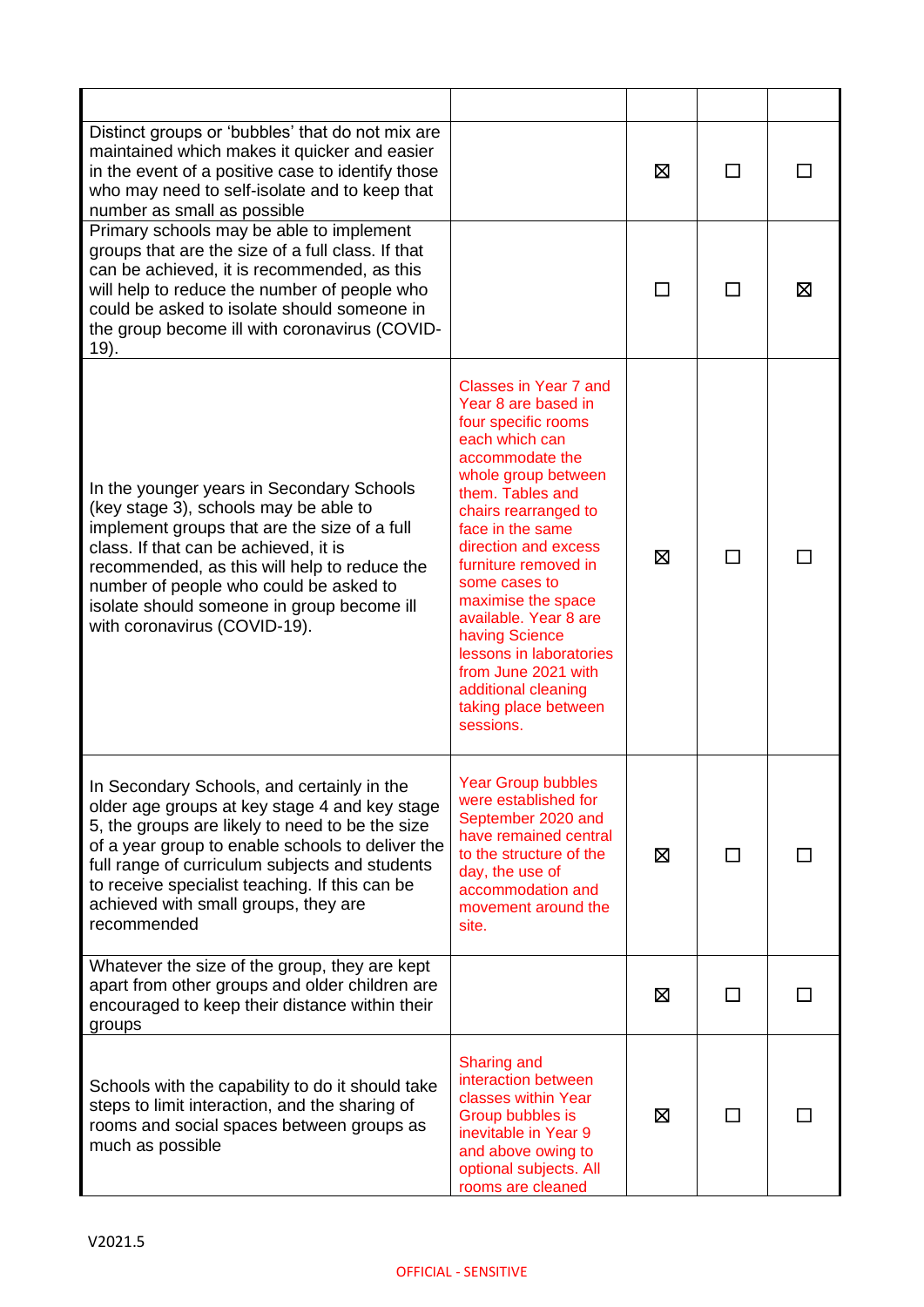|                                                                                                                                                                                             | between any change<br>of Year Group.<br><b>Toilet facilities have</b><br>been separated by<br>Year Group.                                                                                                                                                               |   |        |   |
|---------------------------------------------------------------------------------------------------------------------------------------------------------------------------------------------|-------------------------------------------------------------------------------------------------------------------------------------------------------------------------------------------------------------------------------------------------------------------------|---|--------|---|
| It is recognised that younger children will not<br>be able to maintain social distancing, and it is<br>acceptable for them not to distance within their<br>group                            |                                                                                                                                                                                                                                                                         | П | П      | 区 |
| Schools keep children in their class groups for<br>the majority of the classroom time, but also<br>allow mixing into wider groups for specialist<br>teaching, wraparound care and transport | Mixing into wider<br>groups refers only to<br>the four classes within<br>Year Group.<br>Pupils travelling on<br>school buses have<br>designated seats.                                                                                                                  | ⊠ | $\Box$ |   |
| Siblings may be in different groups                                                                                                                                                         | Siblings are by<br>definition in different<br><b>Year Groups (except</b><br>for twins).                                                                                                                                                                                 | ⊠ |        |   |
| Teachers and other staff operate across<br>different classes and year groups in order to<br>facilitate the delivery of the school timetable                                                 | A basic component of<br>secondary school<br>education.                                                                                                                                                                                                                  | ⊠ |        |   |
| Where staff need to move between classes<br>and year groups, they should keep their<br>distance from pupils and other staff as much as<br>they can, ideally 2 metres from other adults      | Guidance issued to all<br>staff and pupils.<br>Signage all around the<br>site.<br>2 metre spacing<br>established in<br>classrooms between<br>teaching areas and<br>pupils. Screens<br>introduced in the very<br>small number of rooms<br>where this is not<br>possible. | 区 |        |   |
| The number of interactions or changes are<br>minimised wherever possible                                                                                                                    | Changes are inevitable<br>between subject<br>specialists.                                                                                                                                                                                                               | ⊠ |        |   |
| Where possible adults maintain a 2 metre<br>distance from each other, and from children                                                                                                     | Signage all around the<br>site.                                                                                                                                                                                                                                         | ⊠ | П      |   |
| Adults avoid close face to face contact and<br>limit time spent within 1 metre of anyone                                                                                                    | Guidance issued to<br>staff. Teaching staff<br>advised:<br>to remain behind desk<br>in classrooms where<br>possible;                                                                                                                                                    | ⊠ | $\Box$ |   |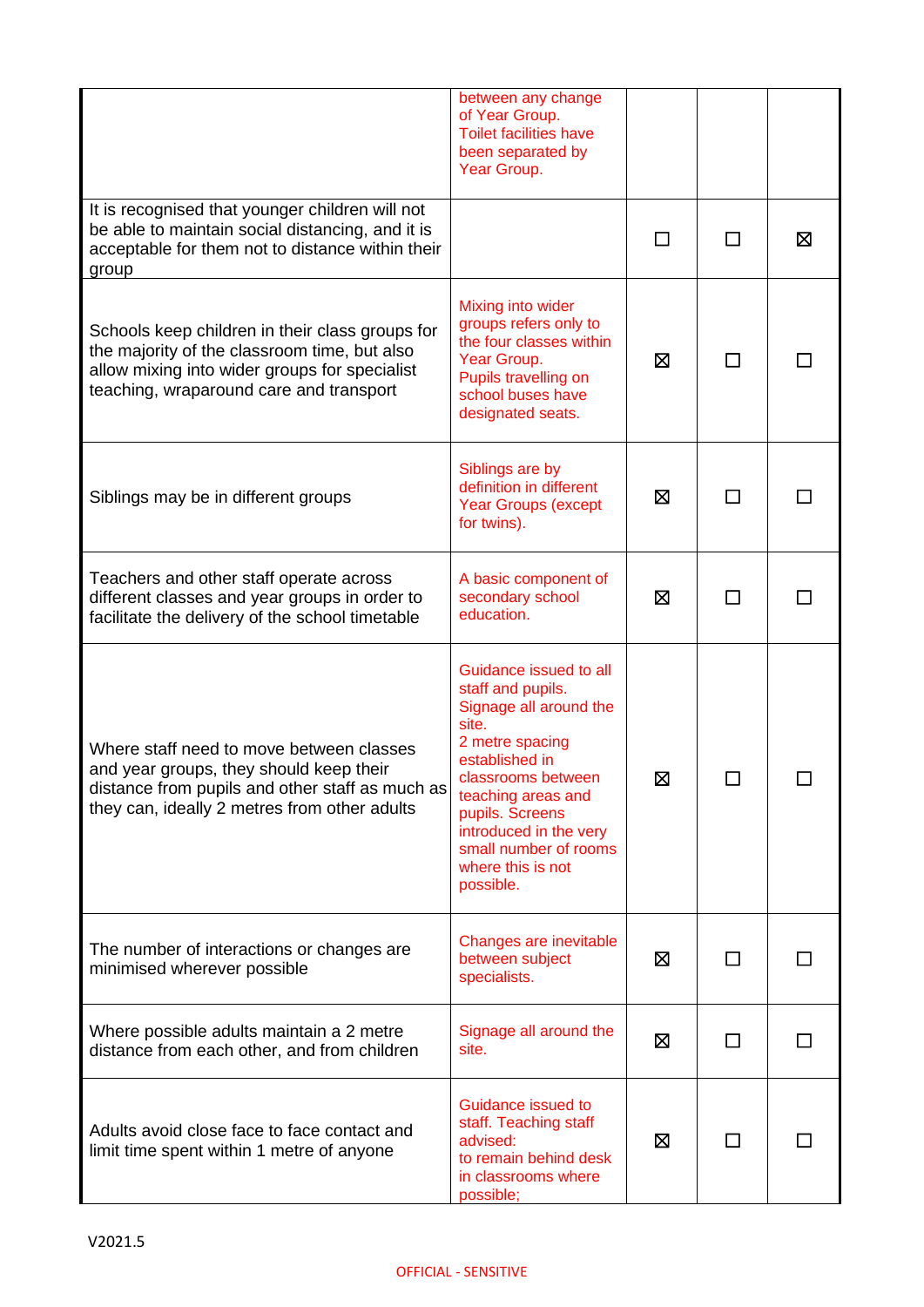|                                                                                                                                                                                                                                                                                                                                   | to minimise movement<br>around the classroom;<br>to avoid face-to-face<br>contact.<br>2 metre spacing<br>established in<br>classrooms between<br>teaching areas and<br>pupils.<br>All staff advised that<br>close contact has been<br>redefined as a<br>cumulative 15 minutes<br>during one day rather<br>than a single period.<br>SLT aware of this for<br>contact tracing. |   |    |  |
|-----------------------------------------------------------------------------------------------------------------------------------------------------------------------------------------------------------------------------------------------------------------------------------------------------------------------------------|------------------------------------------------------------------------------------------------------------------------------------------------------------------------------------------------------------------------------------------------------------------------------------------------------------------------------------------------------------------------------|---|----|--|
| Staff in Secondary schools maintain distance<br>from their pupils, staying at the front of the<br>class, and away from their colleagues where<br>possible                                                                                                                                                                         | Guidance issued to<br>staff.                                                                                                                                                                                                                                                                                                                                                 | ⊠ | ΙI |  |
| Educational and care support is provided as<br>normal to pupils who have complex needs or<br>who need close contact care with other<br>increased hygiene protocols in place to<br>minimise the risk of transmission                                                                                                               | Currently only one<br>pupil involved and staff<br>trained accordingly.                                                                                                                                                                                                                                                                                                       | ⊠ |    |  |
| Schools, local authorities, health professionals,<br>regional schools commissioners and other<br>services work together to ensure that children<br>with medical conditions are fully supported,<br>including through the use of individual<br>healthcare plans, so that they may receive an<br>education in line with their peers | Only one student<br>requires consistent<br>support in this way and<br>the two staff involved<br>have full appropriate<br>guidance.                                                                                                                                                                                                                                           | ⊠ | П  |  |
| Pupils are seated side by side and facing<br>forwards, rather than face to face or side on                                                                                                                                                                                                                                        | Most classrooms are<br>normally laid out with<br>that orientation; those<br>which were not have<br>been adjusted.                                                                                                                                                                                                                                                            | ⊠ |    |  |
| Unnecessary furniture has been moved out of<br>classrooms to make more space                                                                                                                                                                                                                                                      | <b>Applied where</b><br>practical recognising<br>logistical constraints<br>and requirement for<br>such furniture to be<br>positioned somewhere<br>else.                                                                                                                                                                                                                      | ⊠ | ΙI |  |
| Large gatherings such as assemblies or<br>collective worship with more than one group do<br>not take place                                                                                                                                                                                                                        | Assemblies are<br>typically delivered<br>remotely.<br>Exceptions are the<br>regular Year 12 and<br>Year 13 lectures<br>(restricted to Year<br>Group bubbles) which                                                                                                                                                                                                           | ⊠ |    |  |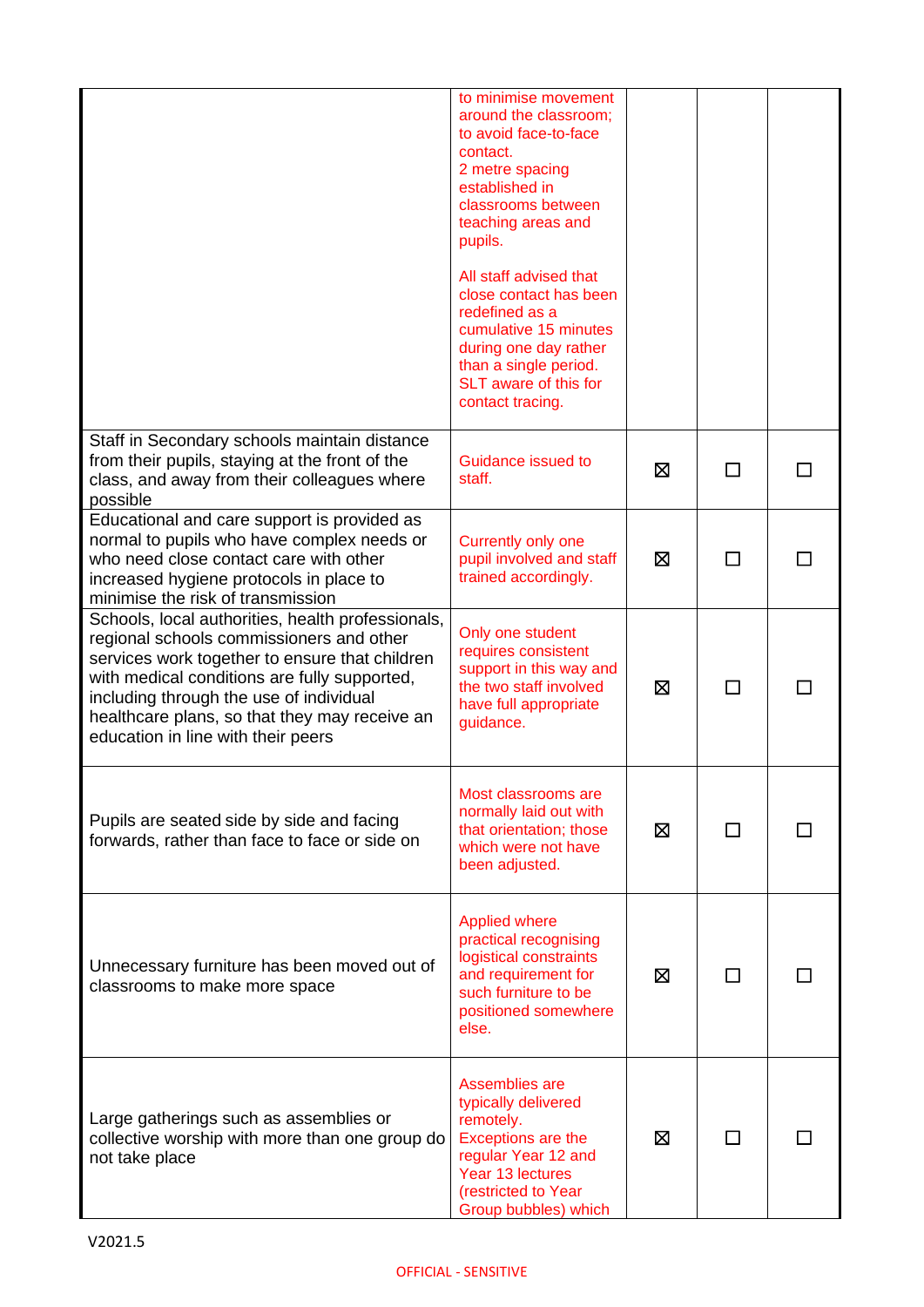|                                                                                                                                                                                                      | continue with students<br>spaced in large well<br>ventilated venues.                                                                                                                                      |         |              |        |
|------------------------------------------------------------------------------------------------------------------------------------------------------------------------------------------------------|-----------------------------------------------------------------------------------------------------------------------------------------------------------------------------------------------------------|---------|--------------|--------|
| The timetable and selection of classroom or<br>other learning environment has been used to<br>keep groups apart and reduce movement<br>around the school or building                                 | Year 7 and Year 8<br>based in single rooms<br>per form (with the<br>exception of a minimal<br>number of Science<br>lessons, IT and PE)<br>and movement of<br>other Year Groups<br>limited where possible. | 区       |              |        |
| Break times are staggered so that all pupils are<br>not moving around the school at the same time                                                                                                    |                                                                                                                                                                                                           | ⊠       | П            | П      |
| Lunch breaks are staggered                                                                                                                                                                           |                                                                                                                                                                                                           | ⊠       | $\Box$       | $\Box$ |
| Numbers of staff using Staff Room are limited<br>or the use of Staff Room is staggered to<br>ensure that staff maintain 2 metres distance<br>from each other                                         | Staff advised not to<br>use communal areas.                                                                                                                                                               | ⊠       |              |        |
| Staff meetings take place remotely where<br>possible.<br>Where this is not possible staff meetings take<br>place in a large well ventilated room ensuring 2<br>metres social distancing at all times | All meetings are being<br>conducted virtually. All<br>staff have been<br>provided with devices<br>and webcams to allow<br>them to participate.                                                            | ⊠       |              |        |
| Consideration given to staggered starts or<br>adjusting start and finish times to keep groups<br>apart as they arrive and leave school                                                               | Arrangements for<br>staggering introduced<br>but limited by practical<br>operation and timing of<br>public transport and<br>school buses.                                                                 | ⊠       | $\mathsf{L}$ |        |
| Parents' drop-off and pick-up protocols<br>planned to minimise adult to adult contact                                                                                                                | Parents are not<br>allowed onto the<br>school site unless<br>collecting a pupil who<br>is unwell.                                                                                                         | ⊠       |              |        |
| All parents/carers entering the school premises<br>(and in other congested areas around school<br>premises) wear a face covering in addition to<br>social distancing                                 | Signage provided.                                                                                                                                                                                         | ⊠       |              |        |
| Ensure that you inform those travelling by car<br>that they should wait in their car until the<br>specific drop off time                                                                             |                                                                                                                                                                                                           | П       | П            | Σ      |
| Ensure that you inform parents to maintain<br>social distancing from others when dropping off<br>and collecting pupils from school                                                                   |                                                                                                                                                                                                           | $\perp$ | ΙI           | 区      |
| Parents and pupils are told their allocated drop<br>off and collection times and the process for<br>doing so, including protocols for minimising<br>adult to adult contact (for example, which       |                                                                                                                                                                                                           | $\perp$ |              | ⊠      |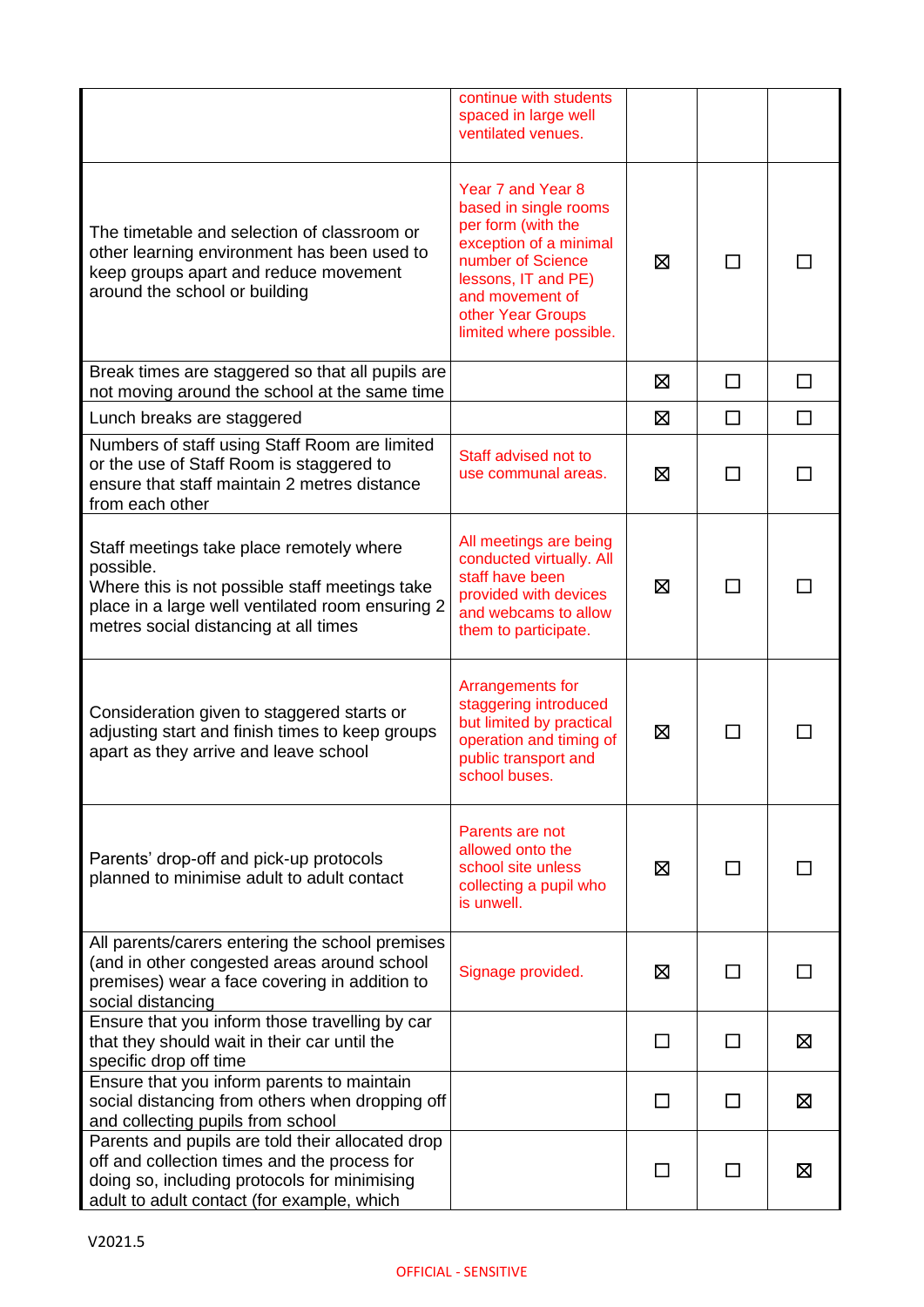| entrance to use, only one adult per family<br>should enter school grounds to drop off or<br>collect)                                                                                                         |                                                                                                                                                                                                                                                                                |              |              |   |
|--------------------------------------------------------------------------------------------------------------------------------------------------------------------------------------------------------------|--------------------------------------------------------------------------------------------------------------------------------------------------------------------------------------------------------------------------------------------------------------------------------|--------------|--------------|---|
| It is made clear to parents that they cannot<br>gather at entrance gates or doors, or enter the<br>site (unless they have a pre-arranged<br>appointment, which should be conducted<br>safely)                | This was explained to<br>parents at the start of<br>September.                                                                                                                                                                                                                 | ⊠            |              |   |
| Schools can undertake educational day visits                                                                                                                                                                 | The first activities that<br>are planned are for<br>separate groups of<br>pupils in Year 7 and<br>Year 8 in late July<br>ensuing continued<br>separation of the Year<br>Group bubbles.                                                                                         | ⊠            | ΙI           |   |
| Pupils are kept within their consistent groups<br>(bubbles) for the purpose of the domestic<br>residential educational visit                                                                                 | Year 7 and Year 8 visit<br>on different days.                                                                                                                                                                                                                                  | ⊠            |              |   |
| Given the likely gap in COVID-19 cancellation<br>related insurance, schools considering booking<br>a new visit are advised to ensure that any new<br>bookings have adequate financial protection in<br>place | <b>Commitments are</b><br>minimal and limited to<br>$coaches - risk$<br>recognised and<br>accepted in context of<br>the potential benefits<br>of pupils outing. Risk<br>may be reduced<br>number in the event of<br>isolations and unlikely<br>to be complete<br>cancellation. | 区            | ΙI           |   |
| Schools do not go on any international visits<br>this academic year up to and including 5<br>September 2021                                                                                                  | No visits are planned.                                                                                                                                                                                                                                                         | ⊠            |              |   |
| School will work to resume all before and after-<br>school educational activities and wraparound<br>childcare for pupils                                                                                     |                                                                                                                                                                                                                                                                                | $\mathsf{L}$ | $\mathbf{I}$ | 区 |
| From 17 May, where wraparound and other<br>extra-curricular activities for children are taking<br>place indoors, they will be able to take place in<br>groups of any number                                  | No wraparound<br>provision.                                                                                                                                                                                                                                                    | ΙI           | $\mathbf{I}$ | ⊠ |
| Smaller groups should be considered when it is<br>not possible to keep children in consistent<br>groups every time they attend the setting                                                                   | No wraparound<br>provision.                                                                                                                                                                                                                                                    | П            | □            | 区 |
| When considering appropriate group sizes<br>important factors such as the recommended<br>occupancy levels of the premises you are<br>operating from and levels of ventilation are<br>taken into account      | Guidance shared<br>repeatedly to<br>maximise ventilation in<br>all rooms throughout<br>the day.                                                                                                                                                                                | ⊠            | $\mathbf{I}$ |   |
| Activities taking place outdoors can happen in<br>groups of any number                                                                                                                                       | No wraparound<br>provision.                                                                                                                                                                                                                                                    | $\mathsf{L}$ | П            | 区 |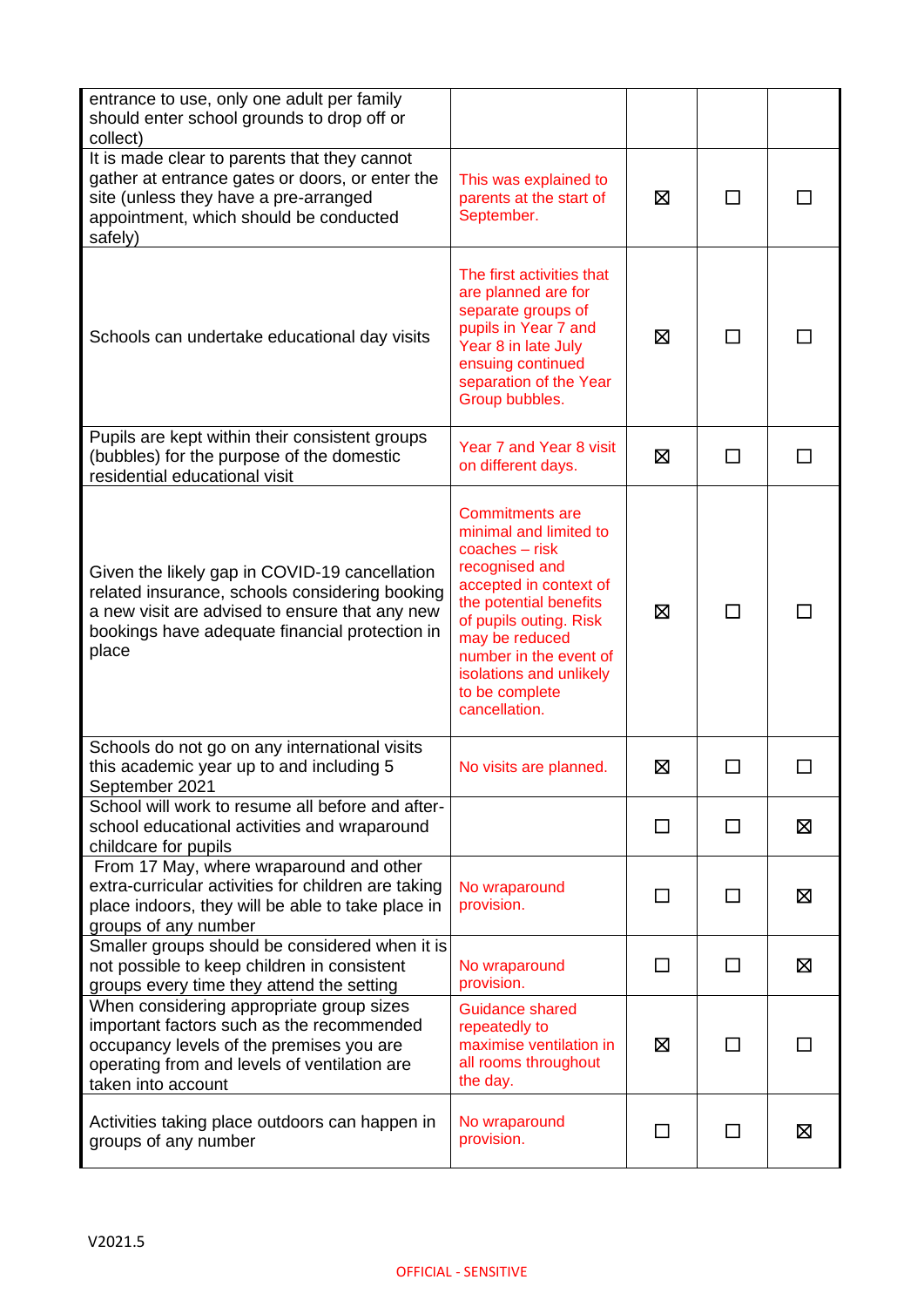| Where parents are using external childcare<br>providers or out of school extra-curricular<br>activities for their children, you should also:<br>• advise them to limit their use of multiple out-<br>of-school settings providers, and to only use<br>one out-of-school setting in addition to school<br>as far as possible.<br>• encourage them to check providers have put<br>in place their own protective measures<br>• send them the link to the guidance for parents<br>and carers |                                                                                                                                                                                                                          |   | Χ |
|------------------------------------------------------------------------------------------------------------------------------------------------------------------------------------------------------------------------------------------------------------------------------------------------------------------------------------------------------------------------------------------------------------------------------------------------------------------------------------------|--------------------------------------------------------------------------------------------------------------------------------------------------------------------------------------------------------------------------|---|---|
| If school premises are hired out for use by<br>external wraparound childcare providers, such<br>as after-school or holiday clubs, school have<br>made sure these organisations have:<br>• considered the relevant government guidance<br>for their sector<br>• put in place protective measures                                                                                                                                                                                          | No external lettings<br>have been permitted<br>since March 2020 and<br>none are planned<br>before September<br>2021 at the earliest.                                                                                     |   | ⊠ |
| Social Distancing Measures Not Followed During Travel to and from School                                                                                                                                                                                                                                                                                                                                                                                                                 |                                                                                                                                                                                                                          |   |   |
| Parents and pupils are encouraged to walk or<br>cycle to their education setting where possible                                                                                                                                                                                                                                                                                                                                                                                          | This is not practical for<br>the majority of pupils<br>given distance of their<br>homes from the<br>School.                                                                                                              | ⊠ |   |
| Schools, parents and pupils following the<br>government guidance on how to travel safely,<br>when planning their travel on public transport                                                                                                                                                                                                                                                                                                                                              | All guidance has been<br>reinforced and shared<br>with parents and<br>pupils.                                                                                                                                            | ⊠ |   |
| <b>Inadequate Cleaning/Sanitising</b>                                                                                                                                                                                                                                                                                                                                                                                                                                                    |                                                                                                                                                                                                                          |   |   |
| A cleaning schedule that ensures cleaning is<br>generally enhanced and includes more<br>frequent cleaning of rooms / shared areas that<br>are used by different groups is in place                                                                                                                                                                                                                                                                                                       | <b>Part-time Technicians</b><br>are working full time<br>with extra hours to<br>include cleaning of<br>materials and surfaces<br>in their specialist<br>areas.<br>Additional cleaners on-<br>site throughout the<br>day. | ⊠ |   |
| Frequently touched surfaces, such as toys,<br>books, desks, chairs, doors, sinks, toilets, light<br>switches, bannisters etc. are cleaned more<br>often than normal                                                                                                                                                                                                                                                                                                                      | Additional cleaners on-<br>site throughout the<br>day.                                                                                                                                                                   | ⊠ |   |
| Electronic entry systems and keypads are<br>regularly sanitised particularly first thing in the<br>morning and where possible after each use                                                                                                                                                                                                                                                                                                                                             | Additional cleaners on-<br>site throughout the<br>day.                                                                                                                                                                   | ⊠ |   |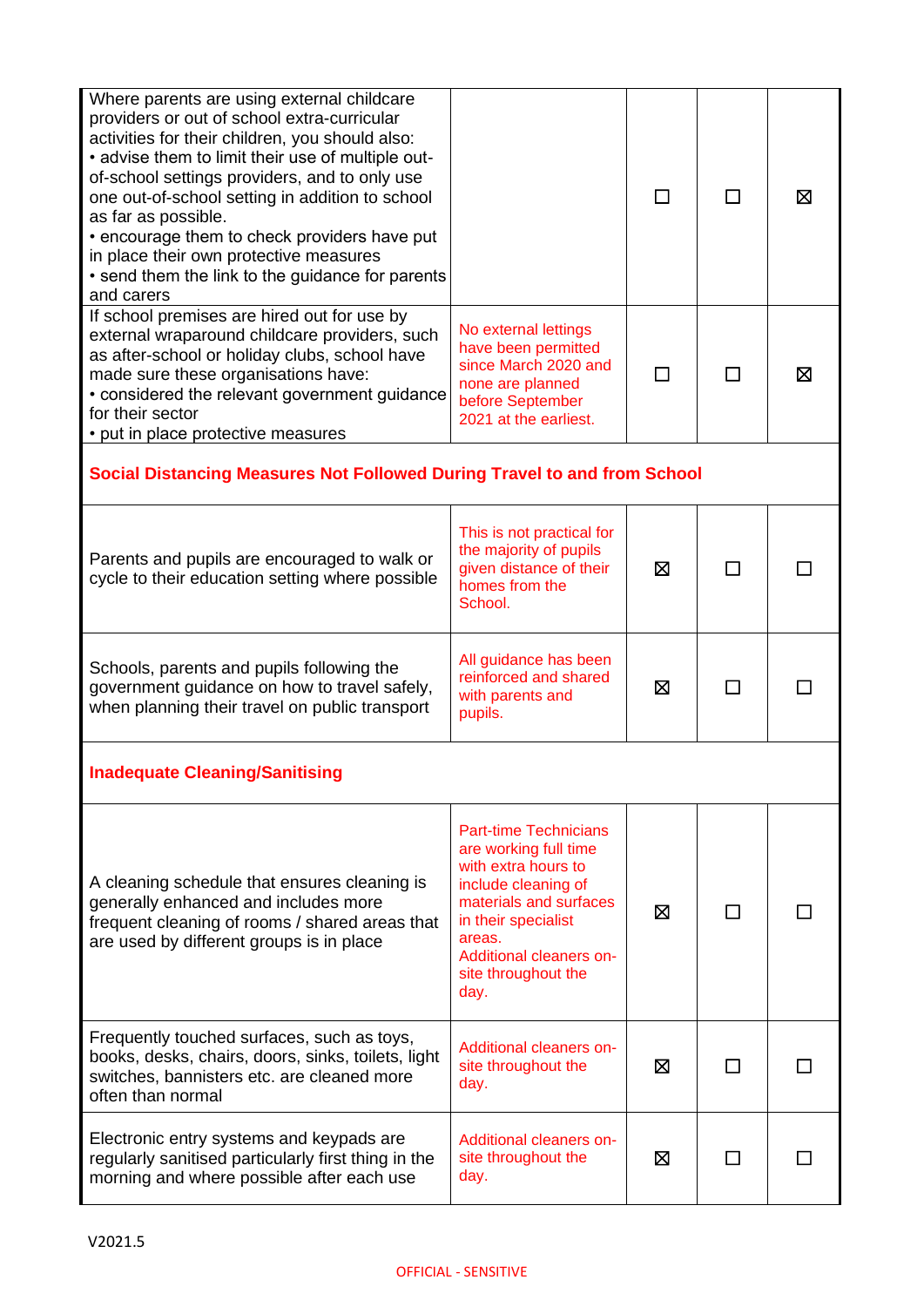| Bins for tissues and other rubbish are emptied<br>throughout the day                                                                                                                                                                                                                                                                      | Additional cleaners on-<br>site throughout the<br>day.                                                                                                                                                                                                                                                                                                                                         | ⊠      | $\mathsf{L}$   |              |
|-------------------------------------------------------------------------------------------------------------------------------------------------------------------------------------------------------------------------------------------------------------------------------------------------------------------------------------------|------------------------------------------------------------------------------------------------------------------------------------------------------------------------------------------------------------------------------------------------------------------------------------------------------------------------------------------------------------------------------------------------|--------|----------------|--------------|
| Stocks of cleaning chemicals, liquid soap,<br>paper towels, tissues, toilet roll, bin bags etc.<br>regularly checked and additional supplies<br>requested as necessary                                                                                                                                                                    |                                                                                                                                                                                                                                                                                                                                                                                                | ⊠      | ΙI             | $\mathbf{I}$ |
| Consideration given to how play equipment is<br>used ensuring it is appropriately cleaned<br>between groups of children using it                                                                                                                                                                                                          |                                                                                                                                                                                                                                                                                                                                                                                                | П      |                | ⊠            |
| Outdoor playground equipment should be<br>more frequently cleaned                                                                                                                                                                                                                                                                         |                                                                                                                                                                                                                                                                                                                                                                                                | $\Box$ | □              | 区            |
| <b>Shared Resources</b>                                                                                                                                                                                                                                                                                                                   |                                                                                                                                                                                                                                                                                                                                                                                                |        |                |              |
| For individual and very frequently used<br>equipment, such as pencils and pens, it is<br>recommended that staff and pupils have their<br>own items that are not shared                                                                                                                                                                    | Staff asked to carry<br>personal supplies<br>around with the. Pupils<br>instructed to bring own<br>equipment and not to<br>share.                                                                                                                                                                                                                                                              | X      |                |              |
| Classroom based resources, such as books<br>and games, can be used and shared within<br>the bubble; these are cleaned regularly, along<br>with all frequently touched surfaces                                                                                                                                                            |                                                                                                                                                                                                                                                                                                                                                                                                | ⊠      |                |              |
| Resources that are shared between classes or<br>bubbles, such as sports, art and science<br>equipment should be cleaned frequently and<br>meticulously and always between bubbles, or<br>rotated to allow them to be left unused and out<br>of reach for a period of 48 hours (72 hours for<br>plastics) between use by different bubbles | <b>Equipment in Food</b><br>Technology, Art and<br>Design Technology is<br>cleaned between<br>classes by<br>Technicians.<br><b>Equipment in Science</b><br>is cleaned between<br>classes by<br><b>Technicians and</b><br>cleaners.<br>Sports equipment and<br><b>Musical equipment</b><br>(currently only<br>keyboards) is cleaned<br>between classes by<br>pupils and staff<br>following use. | ⊠      |                |              |
| Pupils should limit the amount of equipment<br>they bring into school each day, including<br>essentials such as lunch boxes, hats, coats,<br>books, stationery, bags and mobile phones<br>(depending on school policy)                                                                                                                    | Guidance given.                                                                                                                                                                                                                                                                                                                                                                                | ⊠      | $\blacksquare$ |              |
| The ability to clean equipment used in the<br>delivery of therapies, for example,<br>physiotherapy equipment or sensory<br>equipment has been assessed and where                                                                                                                                                                          |                                                                                                                                                                                                                                                                                                                                                                                                | l 1    | $\mathbf{I}$   | ⊠            |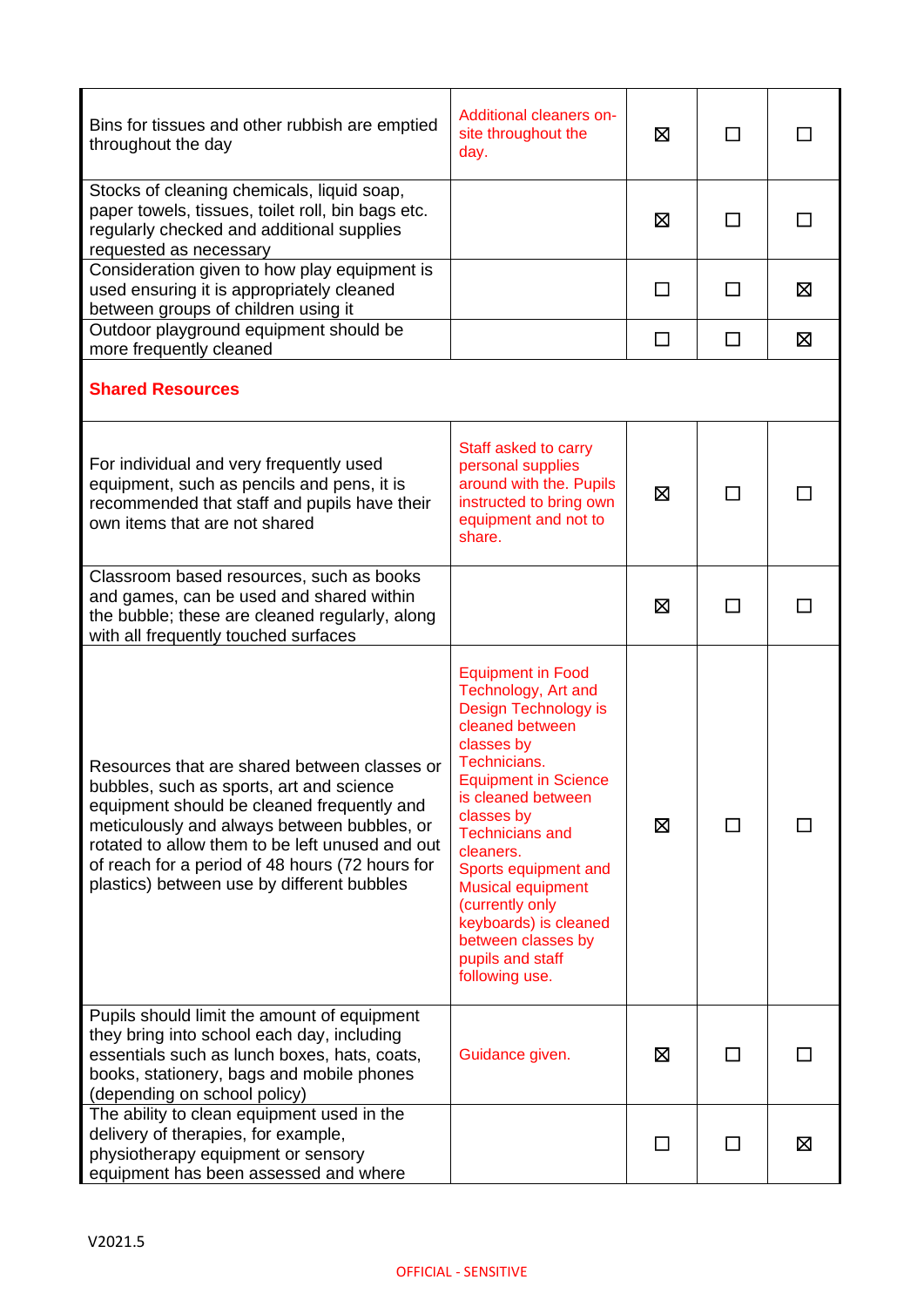| cleaning or disinfecting is not possible or<br>practical, resources will be either:<br>• restricted to one user<br>• left unused for a period of 48 hours (72 hours<br>for plastics) between use by different<br>individuals                                                                                                                                                                                                                                                                                                                                                                                                   |                                                                                                                                                                                     |   |              |  |
|--------------------------------------------------------------------------------------------------------------------------------------------------------------------------------------------------------------------------------------------------------------------------------------------------------------------------------------------------------------------------------------------------------------------------------------------------------------------------------------------------------------------------------------------------------------------------------------------------------------------------------|-------------------------------------------------------------------------------------------------------------------------------------------------------------------------------------|---|--------------|--|
| Pupils and teachers can take books and other<br>shared resources home, although<br>unnecessary sharing should be avoided,<br>especially where this does not contribute to<br>pupil education and development. Rules on<br>hand cleaning, cleaning of the resources and<br>rotation apply to these resources                                                                                                                                                                                                                                                                                                                    | <b>Protocols established</b><br>for submission and<br>marking of work on<br>line to avoid staff<br>carrying pupils books.<br>All stakeholders<br>advised not to share<br>resources. | ⊠ | ΙI           |  |
| Devices/laptops/tablets etc. that are brought<br>from home to school and back again are<br>cleaned at the start and end of the day                                                                                                                                                                                                                                                                                                                                                                                                                                                                                             | The School has<br>purchased and issued<br>individual laptop<br>devices for each<br>member of staff to<br>avoid sharing.<br><b>Individual webcams</b><br>issued to all staff.        | ⊠ | П            |  |
| Spread of Coronavirus to Staff, Pupils and Families, Visitors and Contractors                                                                                                                                                                                                                                                                                                                                                                                                                                                                                                                                                  |                                                                                                                                                                                     |   |              |  |
| Contact with individuals who are required to<br>self-isolate is minimised by ensuring they do<br>not attend the school                                                                                                                                                                                                                                                                                                                                                                                                                                                                                                         | Guidance information<br>has been shared<br>repeatedly with staff,<br>parents and pupils.                                                                                            | ⊠ | $\mathsf{L}$ |  |
| Anybody contacted by NHS Test and Trace or<br>local health protection team and told to self-<br>isolate because they have been a close<br>contact of a positive case, has a legal<br>obligation to do so                                                                                                                                                                                                                                                                                                                                                                                                                       | <b>Guidance information</b><br>has been shared<br>repeatedly with staff,<br>parents and pupils.                                                                                     | ⊠ |              |  |
| Pupils, staff and other adults must not come<br>into the school if:<br>they have one or more <b>coronavirus</b><br>(COVID-19) symptoms<br>a member of their household (including<br>٠<br>someone in their support bubble or<br>childcare bubble<br>if they have one) has coronavirus (COVID-<br>19) symptoms<br>they are required to <b>quarantine having</b><br>$\bullet$<br>recently visited countries outside the<br><b>Common Travel Area</b><br>they have had a positive test<br>have been in close contact with someone<br>who tests positive for coronavirus (COVID-<br>19)<br>School makes everyone onsite or visiting | Guidance information<br>has been shared<br>repeatedly with staff,<br>parents and pupils.                                                                                            | ⊠ | П            |  |
| aware that they must immediately cease to                                                                                                                                                                                                                                                                                                                                                                                                                                                                                                                                                                                      |                                                                                                                                                                                     | ⊠ | ΙI           |  |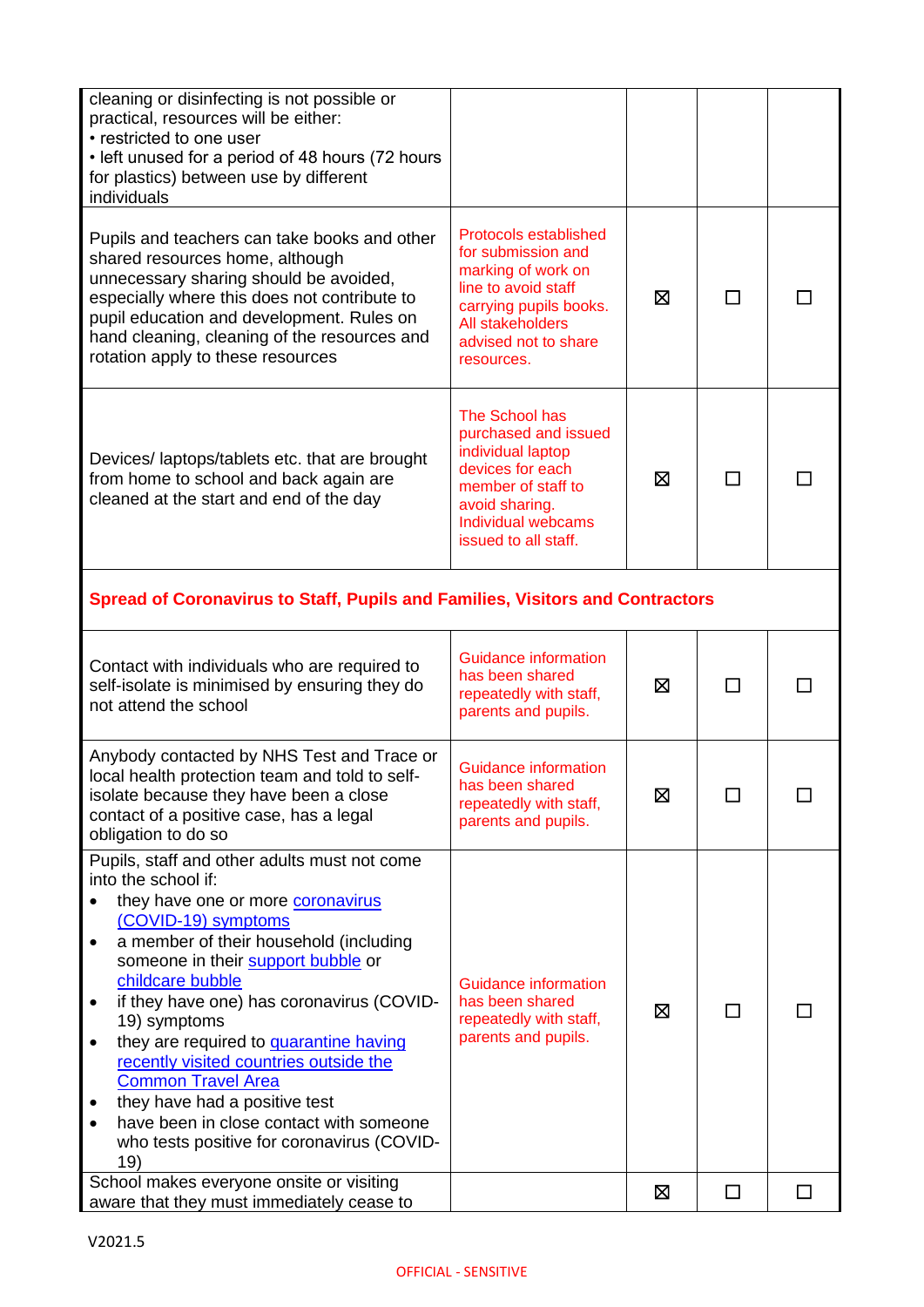| attend and not attend for at least 10 days from<br>the day after:<br>the start of their symptoms the start of their<br>symptoms<br>the test date if they did not have any<br>$\bullet$<br>symptoms but have had a<br>positive LFD or PCR test (if an LFD test is<br>taken first, and a PCR test is then taken<br>within 2 days of the positive lateral flow<br>test, and is negative, it overrides<br>the LFD test and the pupil can return to<br>school)               | Guidance shared with<br>anybody visiting the<br>site.                                                                                                                                                                                                                                                                                                                                                                                                                                  |   |        |   |
|-------------------------------------------------------------------------------------------------------------------------------------------------------------------------------------------------------------------------------------------------------------------------------------------------------------------------------------------------------------------------------------------------------------------------------------------------------------------------|----------------------------------------------------------------------------------------------------------------------------------------------------------------------------------------------------------------------------------------------------------------------------------------------------------------------------------------------------------------------------------------------------------------------------------------------------------------------------------------|---|--------|---|
| The pupil or staff member who tested positive<br>for coronavirus (COVID-19) can return to their<br>normal routine and stop self-isolating after they<br>have finished their isolation period and their<br>symptoms have gone or if they continue to<br>have only a residual cough or anosmia                                                                                                                                                                            | Guidance shared with<br>parents of pupils in<br>written communication<br>concerning isolation,<br>and with staff affected<br>at the point of<br>discussing return.                                                                                                                                                                                                                                                                                                                     | ⊠ |        |   |
| The school recognises that if they have two or<br>more confirmed cases within 14 days, or an<br>overall rise in sickness absence where<br>coronavirus (COVID-19) is suspected, they<br>may have an outbreak and will call the<br>dedicated advice service who will escalate the<br>issue to your local health protection team<br>where necessary and advise if any additional<br>action is required                                                                     | Whenever a positive<br>case has been advised<br>to the School it has<br>been reported to PHE<br>and the appropriate<br>internal protocols have<br>been followed up.<br>This includes the<br>identification of pupils<br>for isolation based on<br>seating plans and<br>contact time.<br>On each occasion the<br><b>Senior Leadership</b><br>Team have made and<br>will make contact with<br>all of the parents<br>involved to ensure<br>isolation as required<br>by health guidelines. | ⊠ | $\Box$ |   |
| Where a pupil routinely attends more than one<br>setting on a part time basis, for example<br>because they are dual registered at a<br>mainstream school and a special setting, the<br>settings should work through the system of<br>controls collaboratively, enabling them to<br>address any risks identified and allowing them<br>to jointly deliver a broad and balanced<br>curriculum for the pupil. Pupils should be able<br>to continue attending both settings. |                                                                                                                                                                                                                                                                                                                                                                                                                                                                                        |   |        | ⊠ |
| Where individuals are self-isolating and are<br>within the definition of vulnerable, school has<br>put systems in place to keep in contact with<br>them, offer pastoral support, and check they<br>are able to access education support                                                                                                                                                                                                                                 | An established<br>practice as part of<br>pastoral care.                                                                                                                                                                                                                                                                                                                                                                                                                                | ⊠ | ΙI     |   |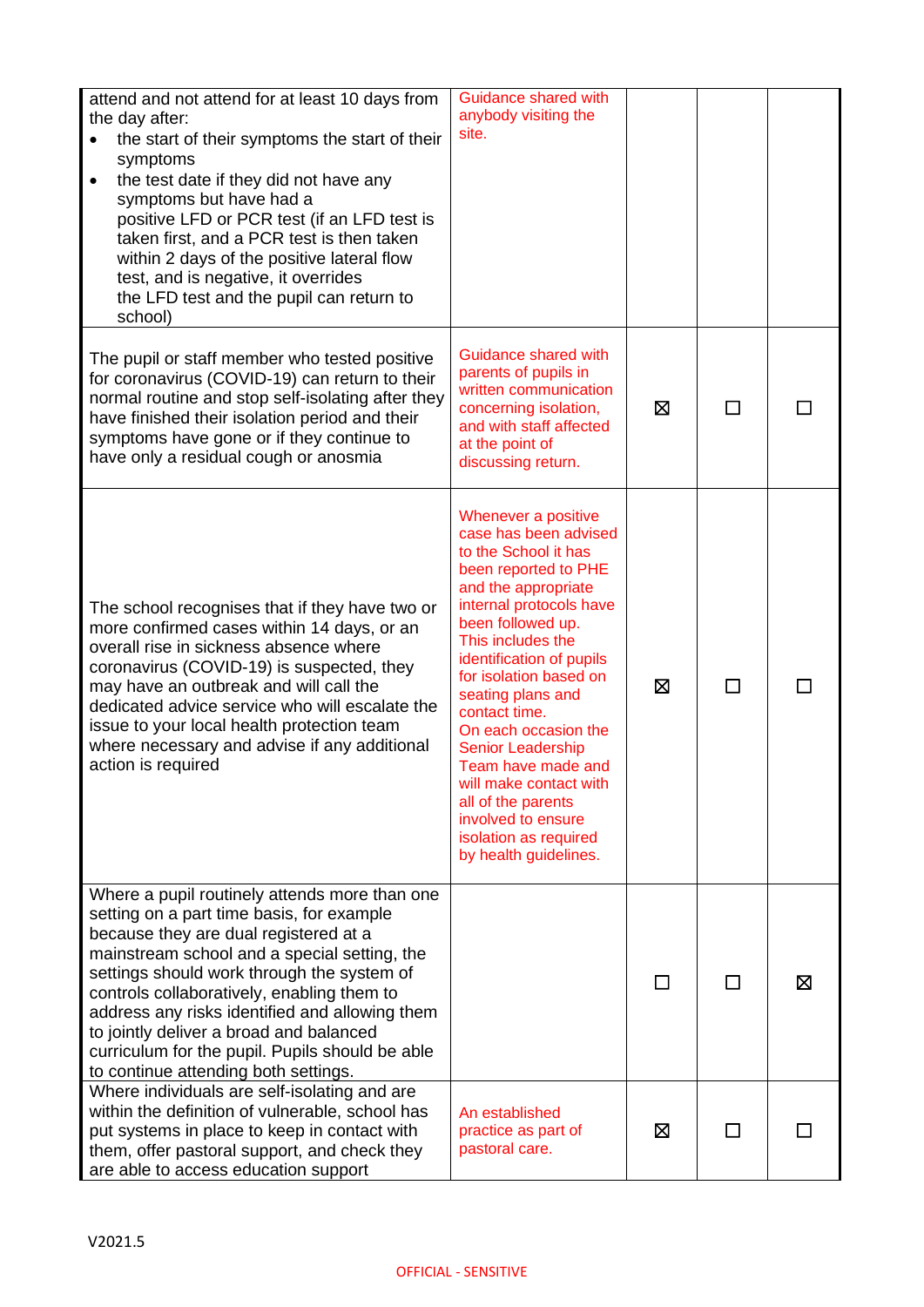| Where schools and colleges are carrying out<br>their own testing regime, they make it clear to<br>staff and pupils that a negative test result does<br>not remove the risk of transmission                                                                                                                                                                                                                                                                                                  | <b>Guidance information</b><br>has been shared<br>repeatedly with staff,<br>parents and pupils.<br>This guidance will be<br>repeated during the<br>lateral-flow testing<br>period.                                                                                            | ⊠ |              |  |
|---------------------------------------------------------------------------------------------------------------------------------------------------------------------------------------------------------------------------------------------------------------------------------------------------------------------------------------------------------------------------------------------------------------------------------------------------------------------------------------------|-------------------------------------------------------------------------------------------------------------------------------------------------------------------------------------------------------------------------------------------------------------------------------|---|--------------|--|
| All CEV pupils should attend their school<br>unless they are one of the very small number<br>of pupils under paediatric or other specialist<br>care and have been advised by their GP or<br>clinician not to attend                                                                                                                                                                                                                                                                         | The School has lists of<br>pupils in the<br>appropriate health<br>categories.                                                                                                                                                                                                 | ⊠ | $\mathbf{L}$ |  |
| CEV individuals are no longer advised to shield<br>but must continue to follow the rules in place<br>for everyone under the current national<br>restrictions                                                                                                                                                                                                                                                                                                                                | Staff have been<br>provided with guidance<br>and advised to discuss<br>their position with the<br>Headmaster.                                                                                                                                                                 | 区 | ΙI           |  |
| Staff with specific health conditions who fall<br>within the CEV category and have been<br>shielding, are advised to stay at home as<br>much as possible.<br>If working from home is not possible, they may<br>be asked to return to work. Consideration<br>should first be given to roles in school where it<br>is possible to maintain social distancing.<br>Returning is subject to an individual risk<br>assessment and being able to maintain social<br>distancing as much as possible | Staff have been<br>provided with guidance<br>and advised to discuss<br>their position with the<br>Headmaster. Individual<br><b>Risk Assessments will</b><br>be carried out if<br>required on a case by<br>case basis - provision<br>for one individual<br>currently in place. | ⊠ | П            |  |
| Those living with someone who is CEV can<br>still attend work where home-working is not<br>possible and should ensure they maintain<br>good prevention practice in the workplace and<br>home settings                                                                                                                                                                                                                                                                                       | The Headmaster has<br>asked staff to advise<br>him directly of any<br>such circumstances<br>which require further<br>consideration.                                                                                                                                           | ⊠ |              |  |
| CV staff can continue to attend school. While<br>in school they must follow the system of<br>controls to minimise the risks of transmission                                                                                                                                                                                                                                                                                                                                                 | Guidance information<br>has been shared<br>repeatedly with staff.                                                                                                                                                                                                             | ⊠ | П            |  |
| Staff who live with those who are CV can<br>attend the workplace but should ensure they<br>maintain good prevention practice in the<br>workplace and at home                                                                                                                                                                                                                                                                                                                                | Guidance information<br>has been shared<br>repeatedly with staff.                                                                                                                                                                                                             | ⊠ | □            |  |
| Current evidence shows that a range of<br>factors mean that some people may be at<br>comparatively increased risk from coronavirus<br>(COVID-19) where it is not possible to work<br>from home, these staff can attend school as<br>long as the system of controls                                                                                                                                                                                                                          | Guidance information<br>has been shared with<br>staff. The Headmaster<br>and School Business<br>Leader continue to<br>monitor the need for                                                                                                                                    | ⊠ | □            |  |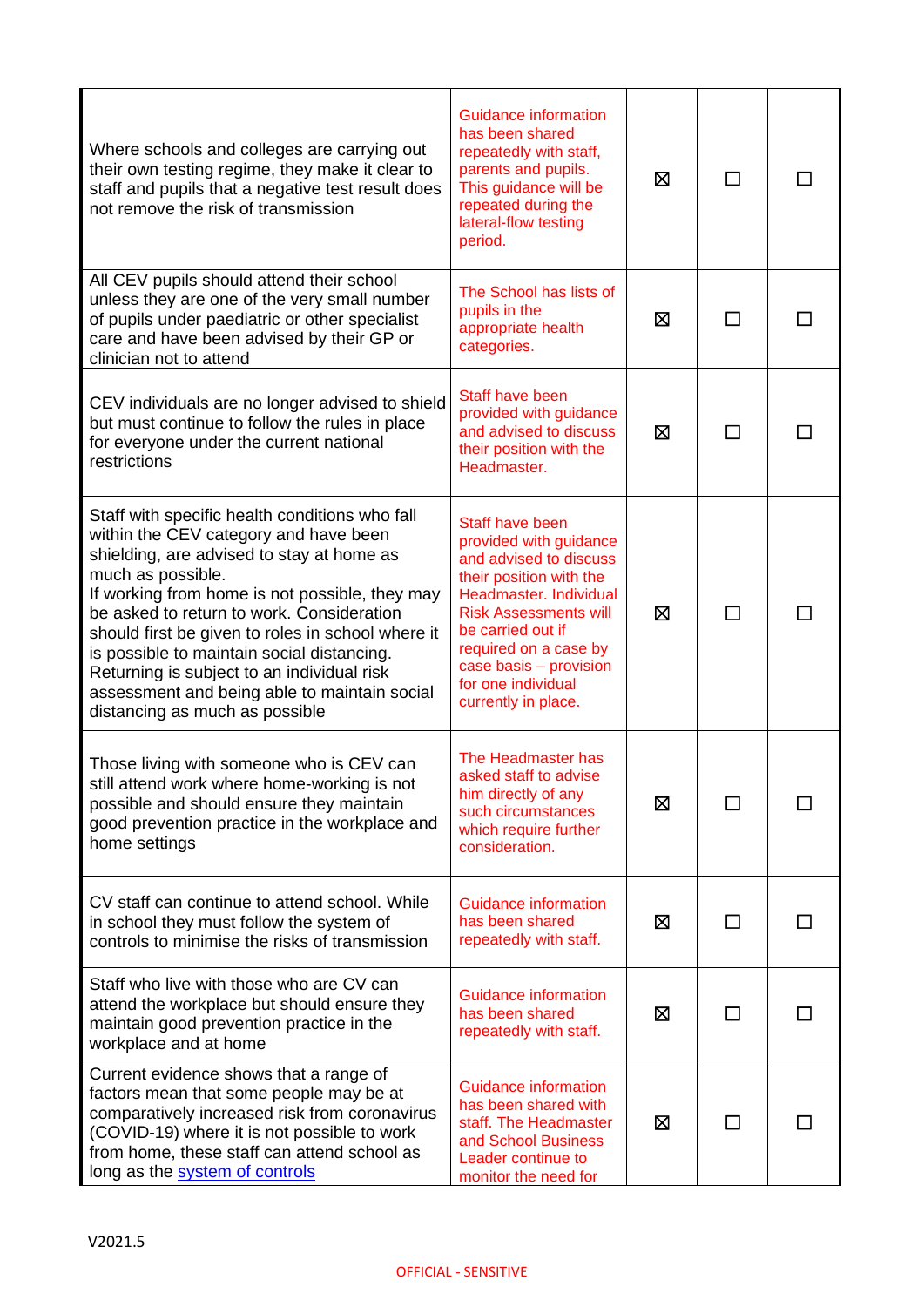|                                                                                                                                                                                                                                                                                                                                                                                                                                                                                                                                                                                                                       | controls which might<br>be appropriate.                                                                                                                                                                                                                                     |   |              |   |
|-----------------------------------------------------------------------------------------------------------------------------------------------------------------------------------------------------------------------------------------------------------------------------------------------------------------------------------------------------------------------------------------------------------------------------------------------------------------------------------------------------------------------------------------------------------------------------------------------------------------------|-----------------------------------------------------------------------------------------------------------------------------------------------------------------------------------------------------------------------------------------------------------------------------|---|--------------|---|
| Pregnant women are in the 'clinically<br>vulnerable' category                                                                                                                                                                                                                                                                                                                                                                                                                                                                                                                                                         | The Headmaster has<br>contacted all female<br>staff to share guidance<br>and asked that any to<br>whom it applies<br>discuss the situation in<br>confidence.                                                                                                                | ⊠ | $\mathbf{I}$ |   |
| We currently advise, due to the increased risk<br>of serious illness and premature birth after 28<br>weeks gestation arising from Covid, that<br>pregnant colleagues in their 3 <sup>rd</sup> trimester do<br>not attend a physical workplace. Therefore,<br>from now on pregnant employees in their 3 <sup>rd</sup><br>trimester should be directed to work from<br>home if they are currently attending a<br>workplace. This should happen as soon as<br>possible, and so managers are required to<br>send home any pregnant employees who<br>have reached the start of their 28 <sup>th</sup> week of<br>pregnancy | The Headmaster has<br>contacted all female<br>staff to share guidance<br>and asked that any to<br>whom it applies<br>discuss the situation in<br>confidence.                                                                                                                | ⊠ | П            |   |
| All employers have a duty of care to their<br>employees, and this extends to their mental<br>health.<br>Make sure you have explained to all staff the<br>measures you are putting in place. Discuss<br>with all staff any changes in place as part of<br>these measures.<br>Because some staff may be particularly<br>anxious about returning, you may need extra<br>systems in place to support staff wellbeing                                                                                                                                                                                                      | <b>Preventative and</b><br>precautionary<br>measures have been<br>shared with staff on<br>multiple occasions and<br>the School's Risk<br><b>Assessments shared</b><br>by email prior to<br>return. Independent<br>confidential<br>counselling support is<br>also available. | ⊠ | $\mathbf{I}$ |   |
| Volunteers may be used to support the work<br>of the school, as would usually be the case                                                                                                                                                                                                                                                                                                                                                                                                                                                                                                                             | <b>Counselling is taking</b><br>place remotely. That<br>which continues on<br>site is conducted in<br>accordance with the<br>same protocols for<br>contact and cleaning<br>as apply in teaching<br>environments.                                                            | 区 |              |   |
| Specialists, therapists, clinicians and other<br>support staff for pupils with SEND provide<br>interventions as usual                                                                                                                                                                                                                                                                                                                                                                                                                                                                                                 |                                                                                                                                                                                                                                                                             |   | $\mathbf{I}$ | ⊠ |
| Where it is necessary to use supply staff and<br>peripatetic teachers, those individuals will be<br>expected to comply with the school's<br>arrangements for managing and minimising<br>risk, including taking particular care to<br>minimise contact and maintain as much<br>distance as possible from other staff                                                                                                                                                                                                                                                                                                   | Peripatetic teachers<br>have been working<br>remotely during the<br><b>Autumn and Spring</b><br>Terms. The position<br>was reviewed on 16<br>April and they have                                                                                                            | ⊠ |              |   |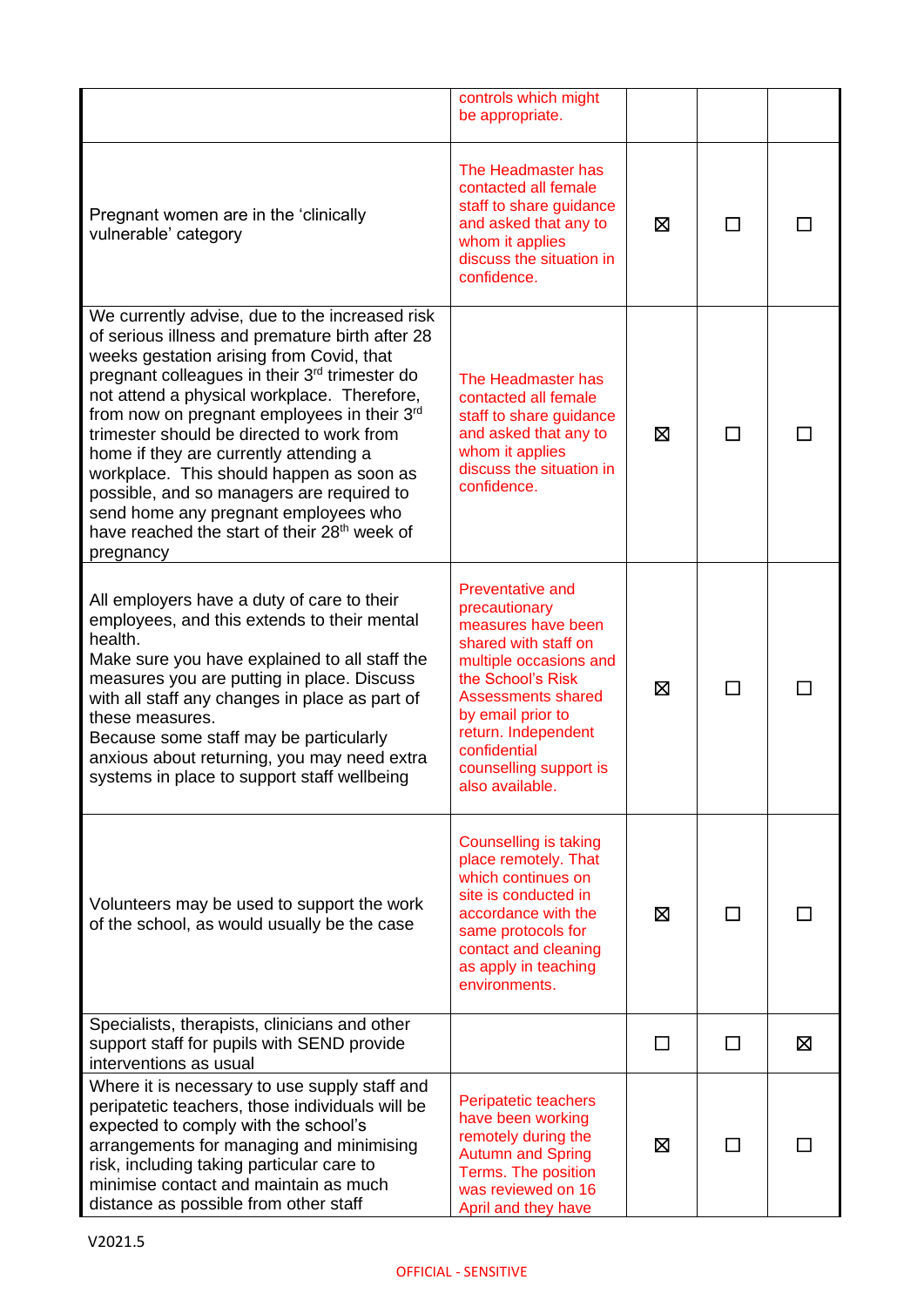|                                                                                                                                                                                                                                                                                                                                                                                                                                                                                                                                                                                                                                                                                                                      | been allowed to return<br>but given strict<br>guidance on the<br>protocols to be<br>followed.                                                                                                                                                                                                         |   |    |  |
|----------------------------------------------------------------------------------------------------------------------------------------------------------------------------------------------------------------------------------------------------------------------------------------------------------------------------------------------------------------------------------------------------------------------------------------------------------------------------------------------------------------------------------------------------------------------------------------------------------------------------------------------------------------------------------------------------------------------|-------------------------------------------------------------------------------------------------------------------------------------------------------------------------------------------------------------------------------------------------------------------------------------------------------|---|----|--|
| Supply staff, volunteers and other temporary<br>or peripatetic staff can move between schools.                                                                                                                                                                                                                                                                                                                                                                                                                                                                                                                                                                                                                       | The School's policy<br>has been to minimise<br>visitors to the site and<br>this consideration has<br>essentially not been<br>necessary. The<br>position was reviewed<br>on 16 April and they<br>will be allowed to<br>return subject to<br>complying with<br>appropriate control<br>measures on site. | X | П  |  |
| <b>Site User Becoming Unwell</b>                                                                                                                                                                                                                                                                                                                                                                                                                                                                                                                                                                                                                                                                                     |                                                                                                                                                                                                                                                                                                       |   |    |  |
| If anyone in the school becomes unwell with a<br>new, continuous cough or a high temperature,<br>or has a loss of, or change in, their normal<br>sense of taste or smell (anosmia), they must<br>be sent home and advised to follow the<br>guidance which sets out that they must:<br>be sent them home to begin isolation - the<br>$\bullet$<br>isolation period includes the day the<br>symptoms started and the next 10 full days<br>be advised to follow the <u>quidance for</u><br>$\bullet$<br>households with possible or confirmed<br>coronavirus (COVID-19) infection -<br><b>GOV.UK (www.gov.uk)</b><br>be advised to <b>arrange to have a test</b> as<br>soon as possible to see if they have<br>COVID-19 | Staff providing medical<br>support have<br>instructions.                                                                                                                                                                                                                                              | ⊠ | ΙI |  |
| If a pupil is awaiting collection, they should be<br>moved, if possible, to a room where they can<br>be isolated behind a closed door, depending<br>on the age of the Pupils and with appropriate<br>adult supervision if required. A window should<br>be opened for fresh air ventilation if it is safe<br>to do so                                                                                                                                                                                                                                                                                                                                                                                                 | Staff providing medical<br>support have<br>instructions.<br><b>Dedicated Medical</b><br>Room available.<br><b>Additional ventilation</b><br>installed in Medical<br>Room.<br>Arrangements in place<br>for cleaning of the<br><b>Medical Room once</b><br>vacated.                                     | ⊠ | П  |  |
| If the pupil needs to go to the toilet while<br>waiting to be collected, they should use a<br>separate toilet if possible. The toilet should be<br>cleaned and disinfected using standard                                                                                                                                                                                                                                                                                                                                                                                                                                                                                                                            | Staff providing medical<br>support have<br>instructions.                                                                                                                                                                                                                                              | 区 | ΙI |  |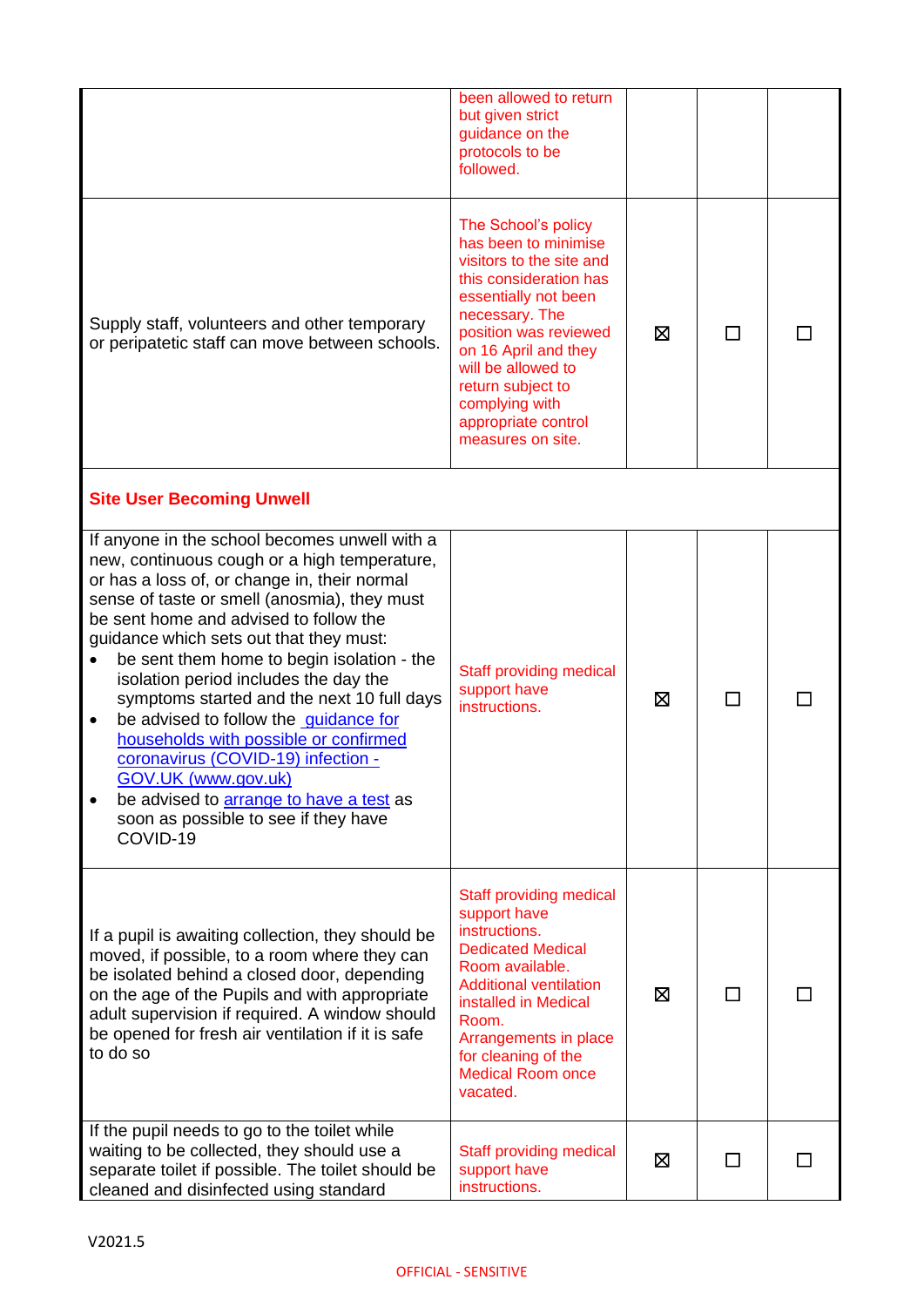| cleaning products before being used by<br>anyone else                                                                                                                                                                                                                                                                                                                                                                                                                                                                                                                                                                                                                                                                                                                                                                                                                                                                                                                                                                                    | Appropriate<br>arrangements<br>established for use of<br>separate toilet which<br>can be isolated<br>following use.                                                                                                                                                                                                               |             |        |        |
|------------------------------------------------------------------------------------------------------------------------------------------------------------------------------------------------------------------------------------------------------------------------------------------------------------------------------------------------------------------------------------------------------------------------------------------------------------------------------------------------------------------------------------------------------------------------------------------------------------------------------------------------------------------------------------------------------------------------------------------------------------------------------------------------------------------------------------------------------------------------------------------------------------------------------------------------------------------------------------------------------------------------------------------|-----------------------------------------------------------------------------------------------------------------------------------------------------------------------------------------------------------------------------------------------------------------------------------------------------------------------------------|-------------|--------|--------|
| PPE should be worn by staff caring for the<br>pupil while they await collection if a distance of<br>2 metres cannot be maintained (such as for a<br>very young pupil or a pupil with complex<br>needs)                                                                                                                                                                                                                                                                                                                                                                                                                                                                                                                                                                                                                                                                                                                                                                                                                                   | <b>Appropriate PPE</b><br>available for staff in<br>the Medical Room<br>(see above).                                                                                                                                                                                                                                              | Ø           |        |        |
| In non-residential schools, if a pupil displays<br>coronavirus (COVID-19) symptoms, or has a<br>positive test, while at their school they should<br>avoid using public transport and, wherever<br>possible, be collected by a member of their<br>family or household                                                                                                                                                                                                                                                                                                                                                                                                                                                                                                                                                                                                                                                                                                                                                                     | Staff providing medical<br>support have<br>instructions.<br><b>Contact tracing</b><br>includes consideration<br>of transport to/from<br>school.                                                                                                                                                                                   | $\boxtimes$ | ΙI     |        |
| In exceptional circumstances, if parents or<br>carers cannot arrange to have their child<br>collected, if age-appropriate and safe to do so<br>the child should walk, cycle or scoot home<br>following a positive test result                                                                                                                                                                                                                                                                                                                                                                                                                                                                                                                                                                                                                                                                                                                                                                                                            | Staff providing medical<br>support have<br>instructions.<br>Only to be considered<br>in extreme<br>circumstances.                                                                                                                                                                                                                 | 区           | П      |        |
| In an emergency, call 999 if the pupil is<br>seriously ill or injured or their life is at risk.                                                                                                                                                                                                                                                                                                                                                                                                                                                                                                                                                                                                                                                                                                                                                                                                                                                                                                                                          |                                                                                                                                                                                                                                                                                                                                   | ⊠           | $\Box$ | $\Box$ |
| Any member of staff who has provided close<br>contact care to someone with symptoms,<br>regardless of whether they are wearing PPE,<br>and all other members of staff or pupils who<br>have been in close contact with that person,<br>do not need to go home to self-isolate unless:<br>the symptomatic person subsequently tests<br>positive<br>they develop symptoms themselves (in<br>which case, they should self-isolate<br>immediately and <b>arrange to have a test</b> )<br>they are requested to do so by NHS Test<br>$\bullet$<br>and Trace or the Public Health England<br>(PHE) advice service (or PHE local health<br>protection team if escalated) which is a<br>legal obligation<br>they have tested positive from<br>٠<br>an LFD or PCR test as part of a<br>community or worker programme. If<br>an LFD test is taken first, and a<br>confirmatory PCR test is then taken within<br>2 days of the positive lateral flow test, and<br>is negative, it overrides the LFD test and<br>the individual can return to school | The advice and<br>guidance have been<br>shared with the staff<br>involved.<br>Whilst PPE must be<br>worn it is recognised<br>that this in itself does<br>not preclude or over-<br>ride the additional<br>instructions.<br>Staff have been made<br>aware of Test and<br>Trace protocols as a<br>part of home-testing<br>provision. | ⊠           |        |        |
| Everyone must wash their hands thoroughly<br>for 20 seconds with soap and running water or                                                                                                                                                                                                                                                                                                                                                                                                                                                                                                                                                                                                                                                                                                                                                                                                                                                                                                                                               | Staff providing support<br>have instructions.                                                                                                                                                                                                                                                                                     | ⊠           | ΙI     |        |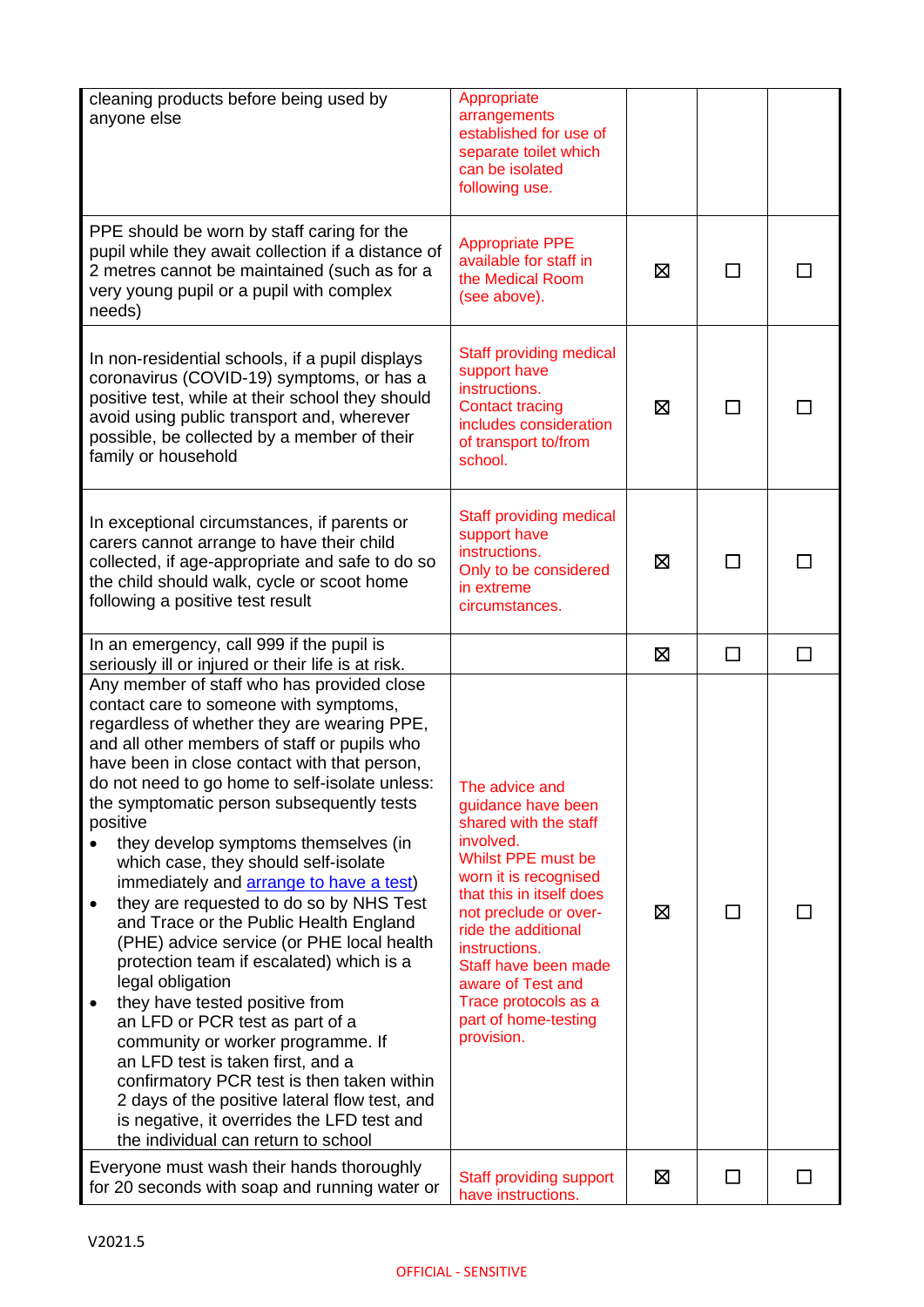| use hand sanitiser after any contact with<br>someone who is unwell                                                                                                                                                                                                                                                                                                                                                                                                                                                                                                                                                                                                              |                                                                                                |   |                |  |
|---------------------------------------------------------------------------------------------------------------------------------------------------------------------------------------------------------------------------------------------------------------------------------------------------------------------------------------------------------------------------------------------------------------------------------------------------------------------------------------------------------------------------------------------------------------------------------------------------------------------------------------------------------------------------------|------------------------------------------------------------------------------------------------|---|----------------|--|
| The area around the person with symptoms<br>must be cleaned with normal household<br>disinfectant after they have left to reduce the<br>risk of passing the infection on to other people                                                                                                                                                                                                                                                                                                                                                                                                                                                                                        | Staff providing support<br>have instructions as do<br>cleaning staff.                          | ⊠ | П              |  |
| <b>Site User Developing Symptoms</b>                                                                                                                                                                                                                                                                                                                                                                                                                                                                                                                                                                                                                                            |                                                                                                |   |                |  |
| Schools must ensure that staff members and<br>parents/carers understand that they will need<br>to be ready and willing to <b>book a test</b> if they<br>are displaying symptoms. The main symptoms<br>are a high temperature, a new continuous<br>cough and/or a loss or change to your sense<br>of smell or taste. Staff and pupils must not<br>come into the school if they have symptoms,<br>and must be sent home to self-isolate if they<br>develop them in school. All children can be<br>tested if they have symptoms, including<br>children under 5, but children aged 11 and<br>under will need to be helped by their parents<br>or carers if using a home testing kit | Guidance shared<br>repeatedly with<br>parents, pupils and<br>staff.                            | X | П              |  |
| School have received an initial supply of 10<br>PCR test kits before the start of the autumn<br>term in 2020 and information about how to<br>order to replenish this supply when they are<br>running out                                                                                                                                                                                                                                                                                                                                                                                                                                                                        | The School has a<br>supply which can be<br>replenished via an<br>online portal if<br>required. | ⊠ | $\mathcal{L}$  |  |
| School determines how to prioritise the<br>distribution of their test kits in order to<br>minimise the impact of the virus on the<br>education of their pupils.                                                                                                                                                                                                                                                                                                                                                                                                                                                                                                                 | The School now has<br>very substantial<br>supplies - NYCC<br>document out of date.             | ⊠ |                |  |
| The asymptomatic testing programme does<br>not replace the current testing policy for those<br>with symptoms. Anyone with symptoms (even<br>if they recently had a negative LFD test<br>result), should still self-isolate immediately<br>according to government guidelines                                                                                                                                                                                                                                                                                                                                                                                                    | <b>Recognised and staff</b><br>providing medical<br>support have<br>instructions.              | ⊠ | $\mathsf{L}$   |  |
| It remains essential that anyone who gets a<br>positive result from an LFD test self-isolates<br>immediately, as must other members of their<br>household, while they get a<br>confirmatory PCR test                                                                                                                                                                                                                                                                                                                                                                                                                                                                            | <b>Guidance shared</b><br>repeatedly with<br>parents, pupils and<br>staff.                     | ⊠ |                |  |
| Whilst awaiting the confirmatory PCR result,<br>pupils, students and staff and close contacts<br>should continue to self-isolate                                                                                                                                                                                                                                                                                                                                                                                                                                                                                                                                                | Guidance shared<br>repeatedly with<br>parents, pupils and<br>staff.                            | ⊠ | П              |  |
| Those with symptoms are expected to order a<br>test online or visit a test site to take a lab-<br>based polymerase chain reaction (PCR) test<br>to check if they have the virus                                                                                                                                                                                                                                                                                                                                                                                                                                                                                                 | <b>Staff providing medical</b><br>support have<br>instructions.                                | ⊠ | $\blacksquare$ |  |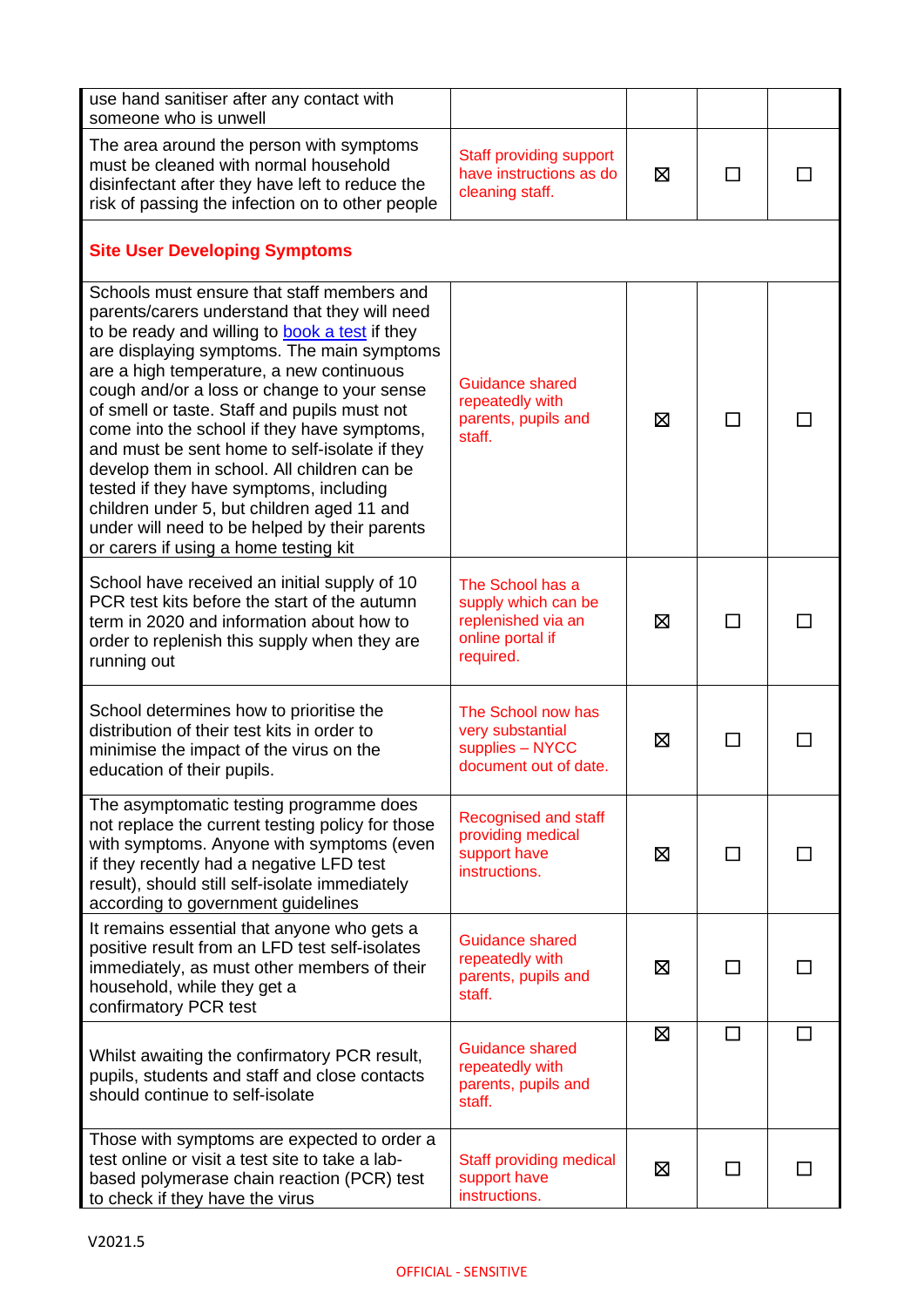|                                                                                                                                                                                                                                                                                                                                                                                         | The School also has a<br>supply of PCR test<br>kits.                                                                                                                                                                                                                                                                                                                                    |   |        |  |
|-----------------------------------------------------------------------------------------------------------------------------------------------------------------------------------------------------------------------------------------------------------------------------------------------------------------------------------------------------------------------------------------|-----------------------------------------------------------------------------------------------------------------------------------------------------------------------------------------------------------------------------------------------------------------------------------------------------------------------------------------------------------------------------------------|---|--------|--|
| Schools must ensure that staff members and<br>parents/carers understand that they will need<br>to be ready and willing to provide details of<br>anyone they have been in close contact with if<br>they were to test positive for coronavirus<br>(COVID-19) or if asked by NHS Test & Trace                                                                                              | Guidance shared<br>repeatedly with<br>parents, pupils and<br>staff.                                                                                                                                                                                                                                                                                                                     | ⊠ | $\sim$ |  |
| Schools must ensure that staff members and<br>parents/carers understand that they will need<br>to be ready and willing to self-isolate if they<br>have been in close contact with someone who<br>develops coronavirus (COVID-19) symptoms<br>or someone who tests positive for coronavirus<br>$(COVID-19)$                                                                              | <b>Guidance shared</b><br>repeatedly with<br>parents, pupils and<br>staff.                                                                                                                                                                                                                                                                                                              | ⊠ |        |  |
| Parents and staff are asked to inform the<br>school immediately of the results of a test                                                                                                                                                                                                                                                                                                | Instruction shared<br>repeatedly with<br>parents, pupils and<br>staff.<br>Schools must not<br>share the names or<br>details of people with<br>coronavirus (COVID-<br>19) unless essential to<br>protect others.<br>In reality most pupils<br>and parents find out<br>the identities from their<br>own social media<br>communications but<br>names are not<br>released by the<br>School. | ⊠ | П      |  |
| If a member of the household starts to display<br>symptoms while self-isolating they will need to<br>restart the 10-day isolation period and book a<br>test.                                                                                                                                                                                                                            | Guidance shared with<br>parents, pupils and<br>staff.                                                                                                                                                                                                                                                                                                                                   | ⊠ |        |  |
| If anyone tests positive whilst not experiencing<br>symptoms, but develops symptoms during the<br>isolation period, they must restart the 10-day<br>isolation period from the day they developed<br>symptoms.                                                                                                                                                                           | Guidance shared with<br>parents, pupils and<br>staff.                                                                                                                                                                                                                                                                                                                                   | ⊠ | П      |  |
| If someone with symptoms tests negative for<br>coronavirus (COVID-19), then they need<br>should stay at home until they are recovered<br>as usual from their illness but can safely return<br>thereafter. The only exception to return<br>following a negative test result is where an<br>individual is separately identified as a close<br>contact of a confirmed case, when they will | Guidance shared<br>repeatedly with<br>parents, pupils and<br>staff.                                                                                                                                                                                                                                                                                                                     | ⊠ |        |  |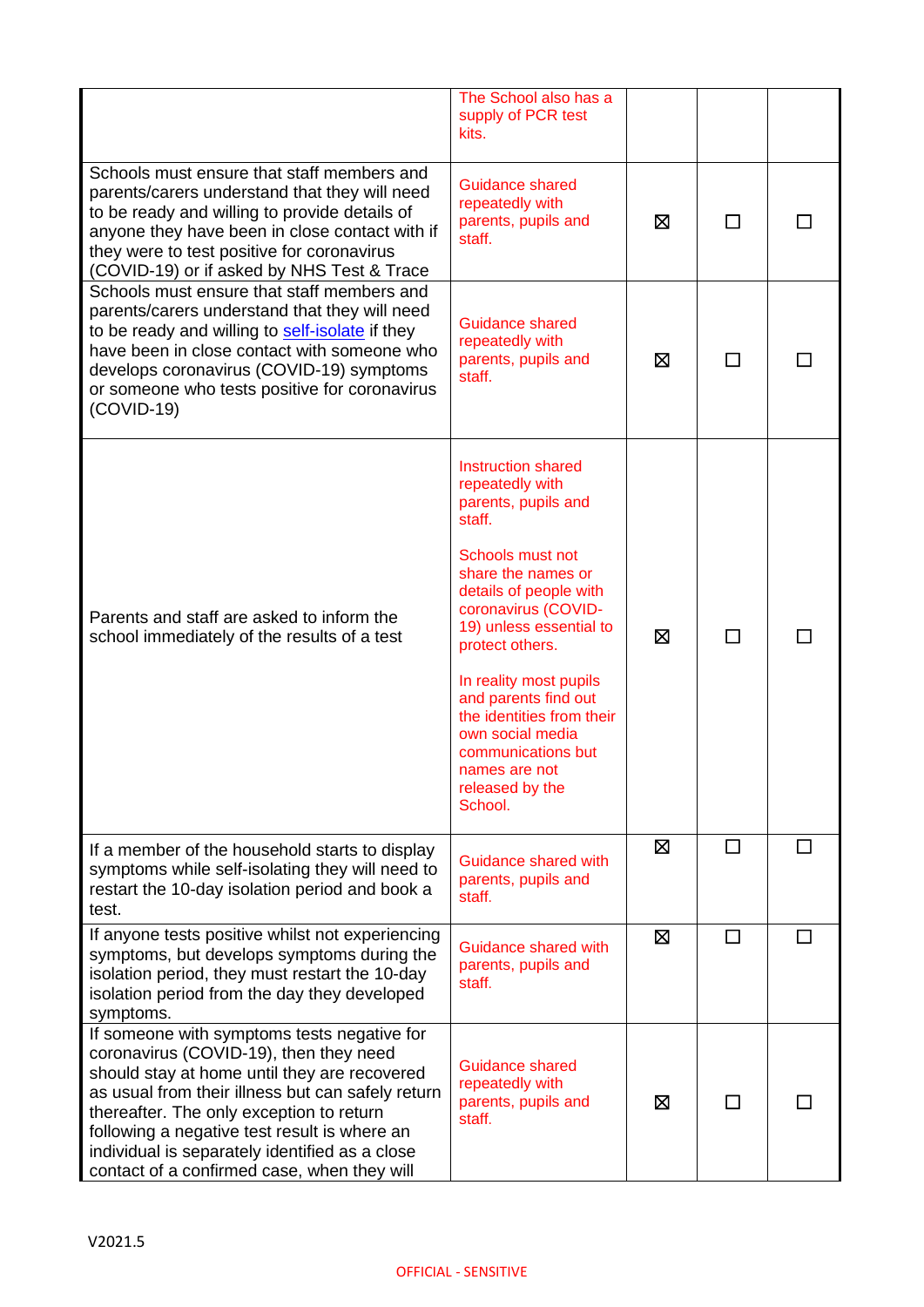| need to self-isolate for 10 days from the date                                                                                                                                                                                                                                                                                                                                                                                                                                                                                                                                                                                                                                                                                                                                              |                                                                                                                                                                                                                                                                                                                                                                                                                                                  |   |    |  |
|---------------------------------------------------------------------------------------------------------------------------------------------------------------------------------------------------------------------------------------------------------------------------------------------------------------------------------------------------------------------------------------------------------------------------------------------------------------------------------------------------------------------------------------------------------------------------------------------------------------------------------------------------------------------------------------------------------------------------------------------------------------------------------------------|--------------------------------------------------------------------------------------------------------------------------------------------------------------------------------------------------------------------------------------------------------------------------------------------------------------------------------------------------------------------------------------------------------------------------------------------------|---|----|--|
| of that contact                                                                                                                                                                                                                                                                                                                                                                                                                                                                                                                                                                                                                                                                                                                                                                             |                                                                                                                                                                                                                                                                                                                                                                                                                                                  |   |    |  |
| Someone who is self-isolating because they<br>have been in close contact with someone who<br>has tested positive for coronavirus (COVID-<br>19) starts to feel unwell and gets a test for<br>coronavirus themselves, and the test delivers<br>a negative result, they must remain in isolation<br>for the remainder of the 10-day isolation<br>period                                                                                                                                                                                                                                                                                                                                                                                                                                       | Guidance shared<br>repeatedly with<br>parents, pupils and<br>staff.                                                                                                                                                                                                                                                                                                                                                                              | ⊠ | ΙI |  |
| If someone with symptoms tests positive, they<br>should follow the 'stay at home: guidance for<br>households with possible or confirmed<br>coronavirus (COVID-19) infection' and must<br>continue to self-isolate for at least 10 days<br>from the onset of their symptoms and then<br>return to school only if they do not have<br>symptoms other than cough or loss of sense<br>of smell/taste. This is because a cough or<br>anosmia can last for several weeks once the<br>infection has gone. The 10-day period starts<br>from the day when they first became ill. If they<br>still have a high temperature, they should<br>continue to self-isolate until their temperature<br>returns to normal. Other members of their<br>household should all self-isolate for the full 10<br>days | <b>Guidance shared</b><br>repeatedly with<br>parents, pupils and<br>staff.                                                                                                                                                                                                                                                                                                                                                                       | ⊠ | ΙI |  |
| Schools send home those people who have<br>been in close contact with the person who has<br>tested positive, advising them to self-isolate<br>for 10 days since they were last in close<br>contact with that person when they were<br>infectious                                                                                                                                                                                                                                                                                                                                                                                                                                                                                                                                            | Appropriate detailed<br>protocols in place for<br>the identification of<br>contacts.<br>Action taken and<br>followed up on several<br>occasions since<br>October.                                                                                                                                                                                                                                                                                | ⊠ |    |  |
| School must take swift action when they<br>become aware that someone who has<br>attended has tested positive for coronavirus<br>and must contact the dedicated advice service<br>introduced by Public Health England (PHE)<br>and delivered by the NHS Business Services<br>Authority                                                                                                                                                                                                                                                                                                                                                                                                                                                                                                       | <b>Process established</b><br>and action taken<br>immediately following<br>notification of positive<br>test results on several<br>occasions.<br>DfE Helpline on 0800<br>046 8687 and<br>selecting option 1 for<br>advice on the action to<br>take in response to a<br>positive case. Schools<br>will be put through to a<br>team of advisers who<br>will inform them of<br>what action is needed<br>based on the latest<br>public health advice. | ⊠ |    |  |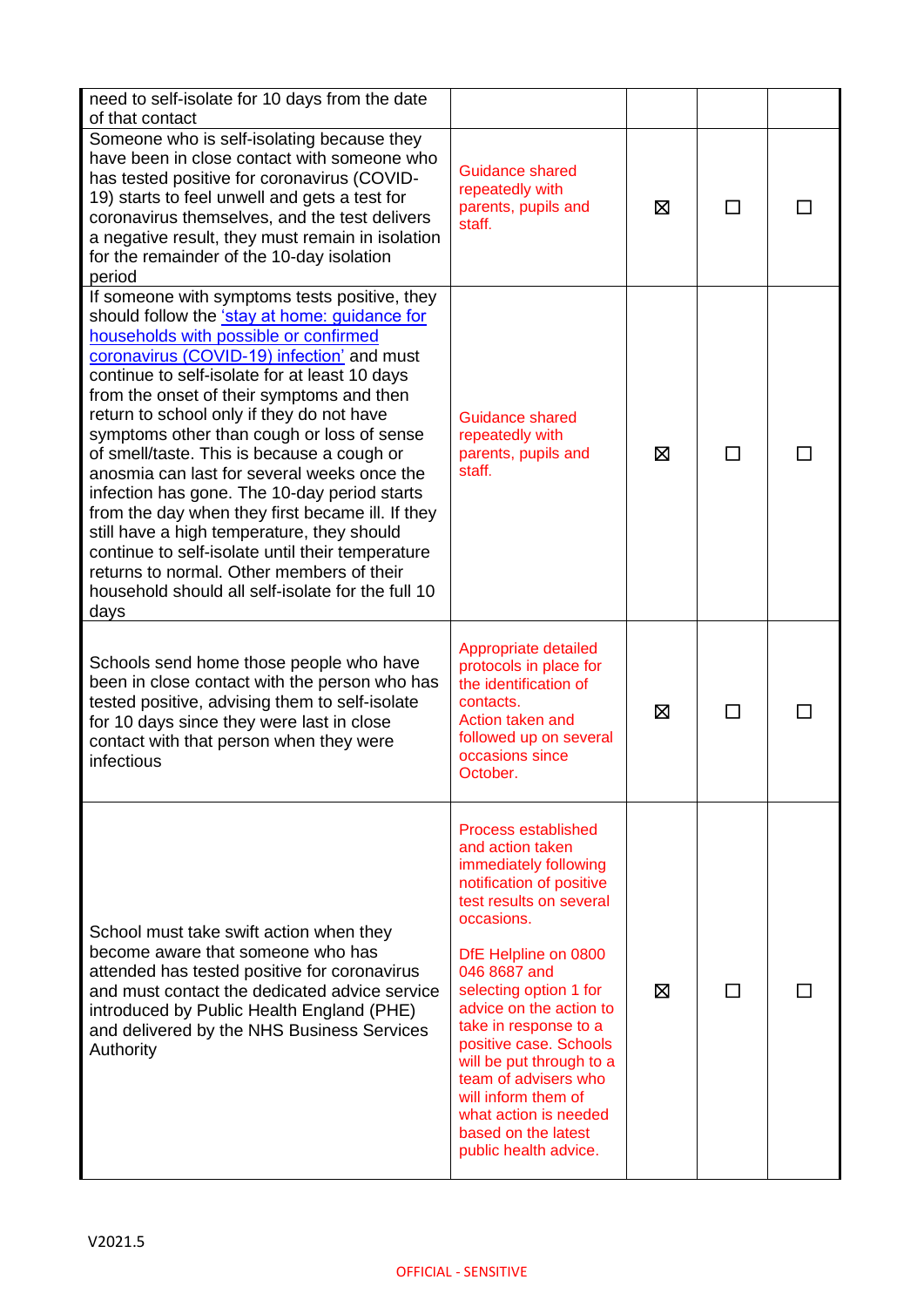| Public Health England has good evidence that<br>routinely taking the temperature of pupils by<br>the school is not recommended as this is an<br>unreliable method for identifying coronavirus<br>(COVID-19) so this does not take place                                                                       |                                                                                                                                                                                                                                                                                                                           | □      | П      | ⊠           |
|---------------------------------------------------------------------------------------------------------------------------------------------------------------------------------------------------------------------------------------------------------------------------------------------------------------|---------------------------------------------------------------------------------------------------------------------------------------------------------------------------------------------------------------------------------------------------------------------------------------------------------------------------|--------|--------|-------------|
| <b>Inadequate Hand Washing/Personal Hygiene</b>                                                                                                                                                                                                                                                               |                                                                                                                                                                                                                                                                                                                           |        |        |             |
| Staff/pupils/cleaners/contractors etc. will be<br>reminded to clean their hands regularly,<br>including:<br>when they arrive at school;<br>when they return from breaks;<br>$\bullet$<br>when they change rooms and before and<br>$\bullet$<br>after eating                                                   | <b>Ensure that staff have</b><br>sufficient time to wash<br>their hands regularly,<br>as frequently as pupils.                                                                                                                                                                                                            | ⊠      | ΙI     |             |
| Consideration given to how often pupils and<br>staff will need to wash their hands and<br>incorporated time for this is in timetables or<br>lesson plans                                                                                                                                                      |                                                                                                                                                                                                                                                                                                                           | ⊠      |        |             |
| Staff working with pupils who spit<br>uncontrollably may want more opportunities to<br>wash their hands than other staff                                                                                                                                                                                      |                                                                                                                                                                                                                                                                                                                           | П      | ΙI     | ⊠           |
| Pupils who use saliva as a sensory stimulant<br>or who struggle with 'catch it, bin it, kill it' may<br>also need more opportunities to wash their<br>hands and this has been considered                                                                                                                      |                                                                                                                                                                                                                                                                                                                           |        |        | Σ           |
| Help given to pupils with complex needs to<br>clean their hands properly                                                                                                                                                                                                                                      |                                                                                                                                                                                                                                                                                                                           | $\Box$ | $\Box$ | 区           |
| Risk assessments for pupils with complex<br>needs that may struggle to maintain as good<br>respiratory hygiene as their peers, for example<br>those who spit uncontrollably or use saliva as<br>a sensory stimulant, have been updated in<br>order to support these pupils and the staff<br>working with them |                                                                                                                                                                                                                                                                                                                           |        |        | $\boxtimes$ |
| Hands are washed with liquid soap & water for<br>a minimum of 20 seconds                                                                                                                                                                                                                                      | Guidance shared with<br>parents, pupils and<br>staff.<br>A significant range of<br>additional<br>handwashing facilities<br>have been installed.<br>Pupils are instructed to<br>wash their hands on<br>arrival at the School<br>and all pupils are<br>directed to wash their<br>hands again before<br>eating at lunchtime. | ⊠      |        |             |
| The school has considered whether they have<br>enough hand washing or hand sanitiser<br>'stations' available so that all pupils and staff<br>can clean their hands regularly                                                                                                                                  | Additional<br>handwashing facilities<br>(43 basins and sinks)<br>installed.<br>More than 120 wall-<br>mounted hand                                                                                                                                                                                                        | ⊠      |        |             |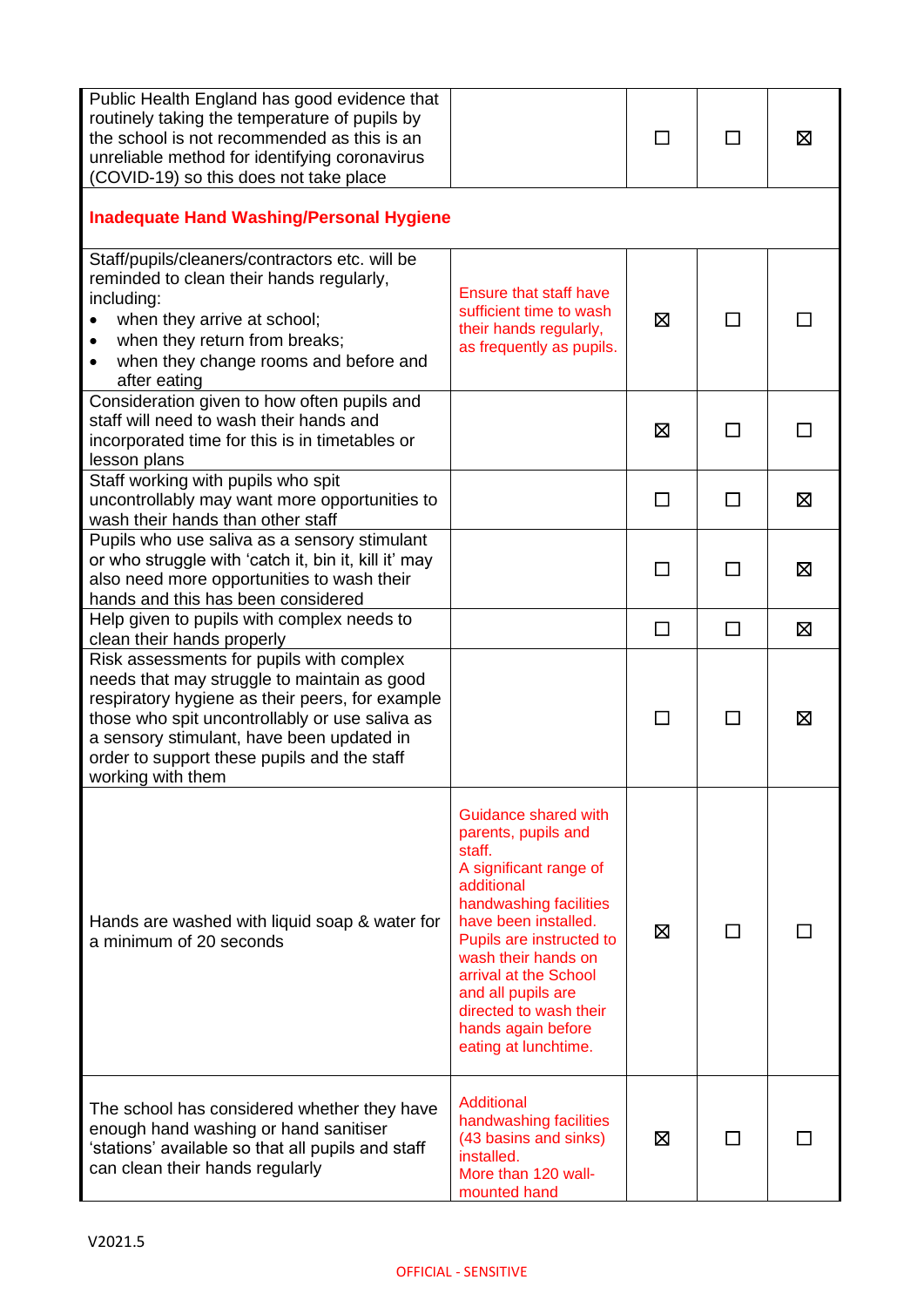|                                                                                                                                                                                                                                                                                                                           | sanitiser dispensers<br>installed.                                                                                                                                                                                                                                                         |         |              |             |
|---------------------------------------------------------------------------------------------------------------------------------------------------------------------------------------------------------------------------------------------------------------------------------------------------------------------------|--------------------------------------------------------------------------------------------------------------------------------------------------------------------------------------------------------------------------------------------------------------------------------------------|---------|--------------|-------------|
| Alcohol based hand cleansers/gels can only<br>be used if soap and water are not available,<br>but is not a substitute for hand washing. Such<br>gels MUST ONLY BE USED UNDER CLOSE<br>SUPERVISION. In normal circumstances<br>pupils should not be using alcohol based hand<br>cleansers because of the risk of ingestion | The School has a<br>variety of hand<br>cleansing and<br>sanitising products<br>available. Alcohol<br>based cleaners are<br>used in wall mounted<br>dispensers. Other<br>dispensers contain<br>non-alcohol gels and<br>soap products.                                                       | ⊠       | $\mathsf{L}$ |             |
| School has embedded hand washing routines<br>into school culture, supported by behaviour<br>expectations to help ensure younger pupils<br>and those with complex needs understand the<br>need to follow them                                                                                                              | Pupils are instructed to<br>wash their hands on<br>arrival at the School<br>and all pupils are<br>directed to wash their<br>hands again before<br>eating at lunchtime.                                                                                                                     | ⊠       | $\mathsf{L}$ |             |
| The 'catch it, bin it, kill it' approach is very<br>important and is promoted                                                                                                                                                                                                                                             | Germs spread easily. Always carry<br>tissues and use them to catch you<br>cough or sneeze.<br>सम<br>Germs can live for several hours on<br>tissues. Dispose of your tissue as soon a<br>transfer germs to ever<br>surface you touch. Clean your hands as<br>soon as you can.<br><b>NHS</b> | ⊠       |              |             |
| Disposable tissues are available in each room<br>for both staff and pupil use                                                                                                                                                                                                                                             |                                                                                                                                                                                                                                                                                            | Ø       |              |             |
| Bins (ideally lidded pedal bins) for tissues are<br>available in each room                                                                                                                                                                                                                                                |                                                                                                                                                                                                                                                                                            | ⊠       | ΙI           | П           |
| School has embedded the 'catch it, bin it, kill it'<br>approach to ensure younger pupils and those<br>with complex needs get this right, and that all<br>pupils understand that this is now part of how<br>the school operates                                                                                            |                                                                                                                                                                                                                                                                                            | П       | ΙI           | ⊠           |
| <b>Inadequate Personal Protection &amp; PPE</b>                                                                                                                                                                                                                                                                           |                                                                                                                                                                                                                                                                                            |         |              |             |
| Adults (staff and visitors) in Primary schools<br>DO wear face coverings in areas outside of<br>the classroom                                                                                                                                                                                                             |                                                                                                                                                                                                                                                                                            | $\perp$ | П            | ⊠           |
| Pupils in schools do not need to wear a face<br>covering                                                                                                                                                                                                                                                                  |                                                                                                                                                                                                                                                                                            | $\Box$  | □            | $\boxtimes$ |
| In Secondary schools face coverings should<br>be worn by adults when moving around the<br>premises, outside of classrooms, such as in<br>corridors and communal areas where social<br>distancing cannot easily be maintained                                                                                              | Government guidance<br>is inconsistent.<br>Ermysted's approach<br>is that face coverings<br>are strongly advised                                                                                                                                                                           | ⊠       | ΙI           |             |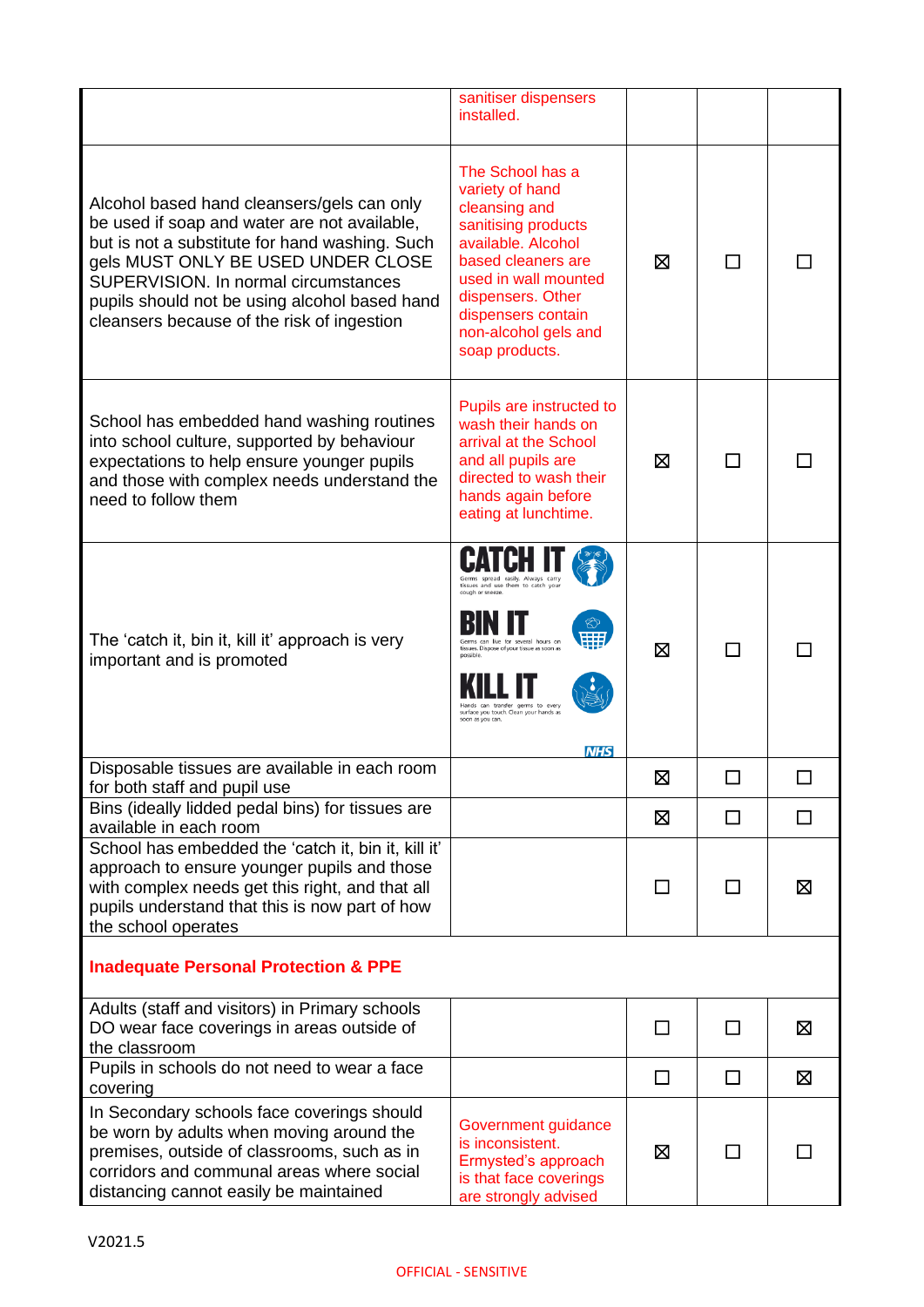|                                                                                                                                                                                                                                                                                                                                                             | and encouraged but<br>cannot be mandatory<br>in the classroom. All<br>staff and pupils have<br>been instructed to<br>continue to wear face<br>coverings in corridors<br>and communal areas<br>where adequate<br>distancing is not<br>feasible. |   |    |   |
|-------------------------------------------------------------------------------------------------------------------------------------------------------------------------------------------------------------------------------------------------------------------------------------------------------------------------------------------------------------|------------------------------------------------------------------------------------------------------------------------------------------------------------------------------------------------------------------------------------------------|---|----|---|
| Transparent face coverings can also be worn,<br>but only to assist communication with<br>someone who relies on lip reading, clear<br>sound or facial expression to communicate                                                                                                                                                                              |                                                                                                                                                                                                                                                | ⊠ |    |   |
| Face visors or shields can be worn by those<br>exempt from wearing a face covering but they<br>are not an equivalent alternative in terms of<br>source control of virus transmission                                                                                                                                                                        | <b>Guidance information</b><br>has been shared.<br>Pupils wear face<br>coverings and staff<br>have been instructed<br>to use them in<br>preference or addition<br>to visors.                                                                   | 区 | П  |   |
| Those who rely on visual signals for<br>communication, or communicate with or<br>provide support to such individuals, are<br>currently exempt from any requirement to<br>wear face coverings in schools or in public<br>places                                                                                                                              |                                                                                                                                                                                                                                                |   |    | ⊠ |
| Pupils are instructed to:<br>• not touch the front of their face covering<br>during use or when removing it<br>· dispose of temporary face coverings in a<br>'black bag' waste bin (not recycling bin)<br>• place reusable face coverings in a plastic<br>bag they can take home with them<br>• wash their hands again before heading to<br>their classroom | <b>Guidance information</b><br>has been shared.                                                                                                                                                                                                | ⊠ |    |   |
| Clear instructions are provided to staff on how<br>to put on, remove, store and dispose of face<br>coverings, to avoid inadvertently increasing<br>the risks of transmission                                                                                                                                                                                | Guidance has been<br>shared with parents,<br>pupils and staff many<br>times.                                                                                                                                                                   | ⊠ | ΙI |   |
| Safe wearing of face coverings requires<br>cleaning of hands before and after touching -<br>including to remove or put them on $-$ and the<br>safe storage of them in individual, sealable<br>plastic bags between use                                                                                                                                      | Guidance shared with<br>parents, pupils and<br>staff.                                                                                                                                                                                          | ⊠ | ΙI |   |
| Where a face covering becomes damp, it<br>should not be worn and the face covering<br>should be replaced carefully                                                                                                                                                                                                                                          | Guidance shared with<br>parents, pupils and<br>staff.                                                                                                                                                                                          | ⊠ |    |   |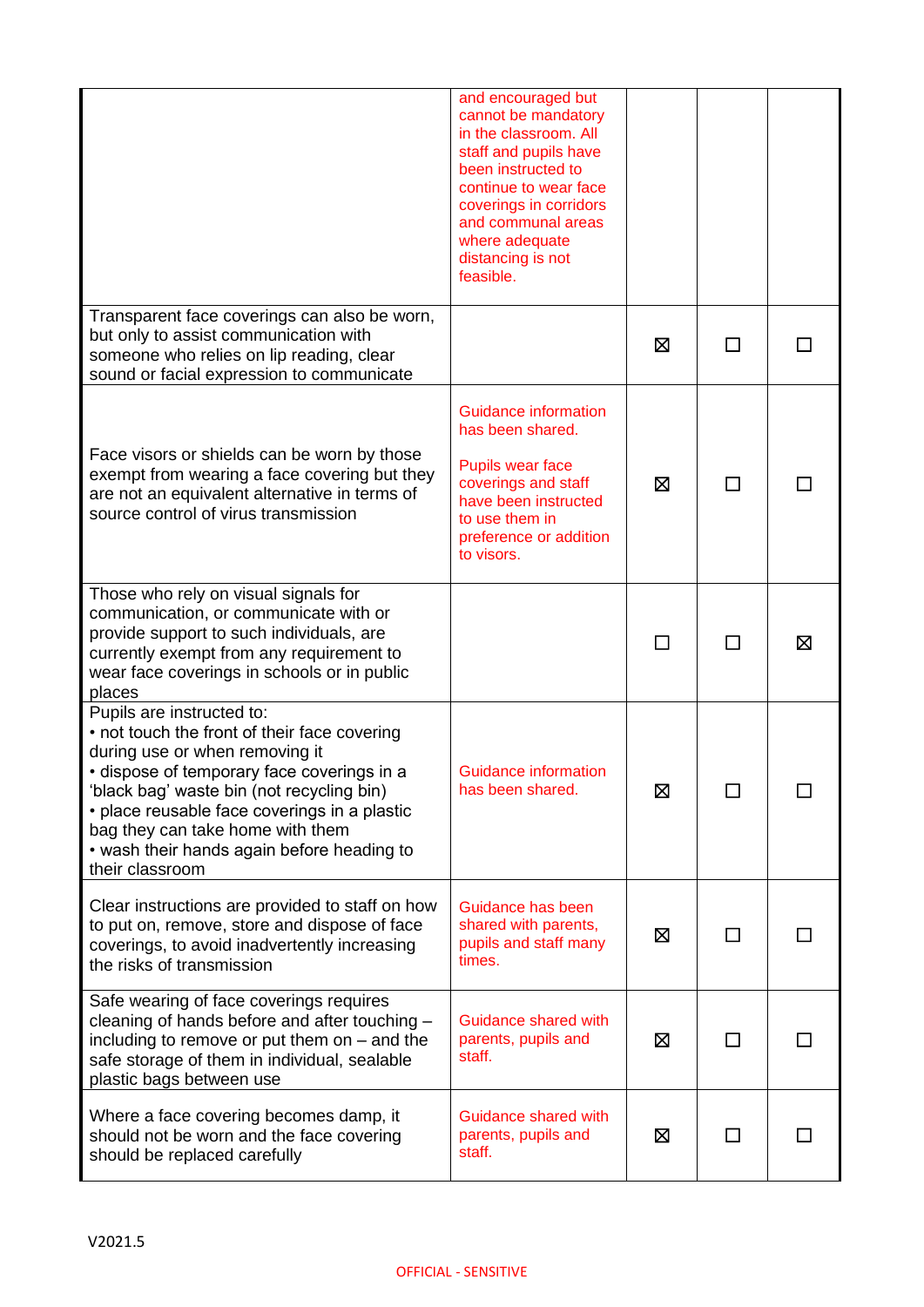| Where anybody is struggling to access a face<br>covering, or where they are unable to use their<br>face covering due to having forgotten it or it<br>having become soiled or unsafe, the school<br>has taken steps to have a small contingency<br>supply available to meet such needs                                                                                                                                                                                                                                                                                                        | The School has a<br>supply for such<br>circumstances.                                                                                                                                                                                                                                                      | ⊠ | ΙI     |        |
|----------------------------------------------------------------------------------------------------------------------------------------------------------------------------------------------------------------------------------------------------------------------------------------------------------------------------------------------------------------------------------------------------------------------------------------------------------------------------------------------------------------------------------------------------------------------------------------------|------------------------------------------------------------------------------------------------------------------------------------------------------------------------------------------------------------------------------------------------------------------------------------------------------------|---|--------|--------|
| School has a process for when face coverings<br>are worn within the school and how they<br>should be removed                                                                                                                                                                                                                                                                                                                                                                                                                                                                                 | <b>Instructions shared</b><br>with pupils and staff.<br>Pupils also required to<br>wash their hands on<br>arrival following<br>removing coverings.                                                                                                                                                         | ⊠ | ΙI     |        |
| PPE will need to be worn by a member of staff<br>if a pupil becomes unwell with symptoms of<br>coronavirus while in their setting and needs<br>direct personal care until they can return<br>home. A face mask should be worn by the<br>supervising adult if a distance of 2 metres<br>cannot be maintained. If contact with the pupil<br>is necessary, then gloves, an apron and a<br>face mask should be worn by the supervising<br>adult. If there is a risk of splashing to the eyes,<br>for example from coughing, spitting, or<br>vomiting, then eye protection should also be<br>worn | <b>Appropriate PPE</b><br>available for staff in<br>the Medical Room<br>(see above).                                                                                                                                                                                                                       | 区 | П      |        |
| PPE for coronavirus (COVID-19) is required<br>when performing aerosol generating<br>procedures (AGPs)                                                                                                                                                                                                                                                                                                                                                                                                                                                                                        |                                                                                                                                                                                                                                                                                                            | ⊠ | П      | П      |
| When working with children and young people<br>who cough, spit or vomit but do not have<br>coronavirus (COVID-19) symptoms, only any<br>PPE that would be routinely worn, is worn                                                                                                                                                                                                                                                                                                                                                                                                            |                                                                                                                                                                                                                                                                                                            | □ | П      | ⊠      |
| <b>Visitors, Contractors &amp; Spread of Coronavirus</b>                                                                                                                                                                                                                                                                                                                                                                                                                                                                                                                                     |                                                                                                                                                                                                                                                                                                            |   |        |        |
| All visitors and contractors must make pre-<br>arranged appointments or they will not be<br>allowed on site                                                                                                                                                                                                                                                                                                                                                                                                                                                                                  |                                                                                                                                                                                                                                                                                                            | ⊠ | П      | ΙI     |
| School ensures site guidance on physical<br>distancing and hygiene is explained to visitors<br>and contractors on or before arrival                                                                                                                                                                                                                                                                                                                                                                                                                                                          |                                                                                                                                                                                                                                                                                                            | ⊠ | $\Box$ | $\Box$ |
| Where visits can happen outside of school<br>hours, they are arranged as such                                                                                                                                                                                                                                                                                                                                                                                                                                                                                                                | <b>Contractors only</b><br>allowed after the end<br>of the school day, at<br>weekends or in school<br>holiday periods unless<br>essential and without<br>coming into direct<br>contact with staff and<br>pupils.<br>Exception made in<br>March 2021 for<br>contractors to continue<br>and complete work on | ⊠ | ⊠      |        |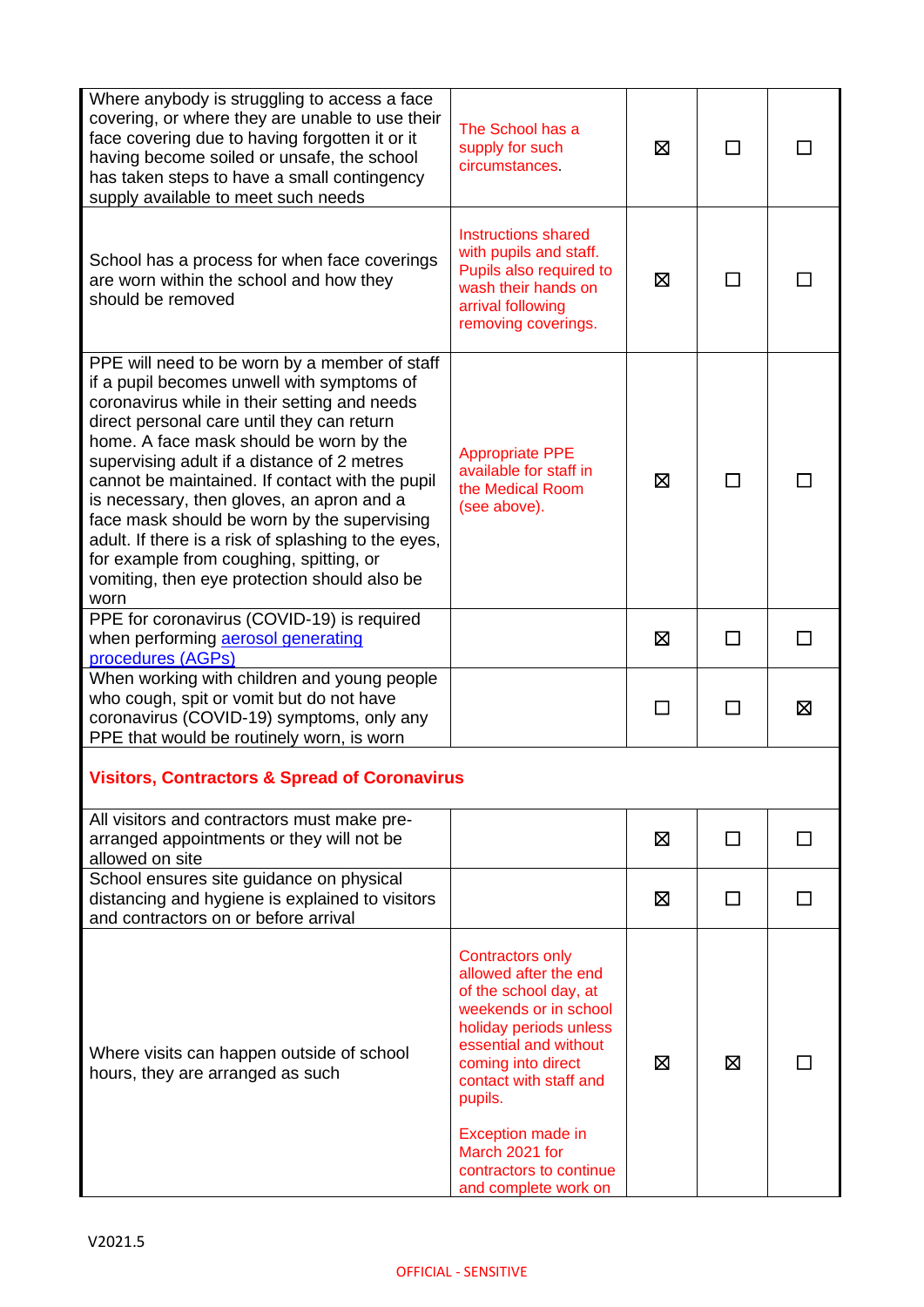|                                                                                                                                                                                                                                           | repairs to Science<br>Block roof.                                                                                                                                                                                                                                              |   |    |  |
|-------------------------------------------------------------------------------------------------------------------------------------------------------------------------------------------------------------------------------------------|--------------------------------------------------------------------------------------------------------------------------------------------------------------------------------------------------------------------------------------------------------------------------------|---|----|--|
| Contractors to attend by agreement only after<br>school have satisfied themselves that it is<br>necessary for the visit to take place at that<br>time and that all required controls are in place<br>to allow the work to continue safely |                                                                                                                                                                                                                                                                                | ⊠ |    |  |
| Contractors to provide updated risk<br>assessment prior to visit which includes their<br>own controls round infection spread<br>prevention                                                                                                | The School can control<br>the activities of<br>contractors whilst on<br>site but has no method<br>of controlling<br>behaviours elsewhere.<br>For example, the<br>School would not know<br>and cannot control<br>several individuals<br>from a contractor<br>sharing a vehicle. | ⊠ |    |  |
| As normal, school engages with their local<br>immunisation providers to provide<br>immunisation programmes on site, ensuring<br>these are delivered in keeping with the<br>school's control measures                                      | If required.                                                                                                                                                                                                                                                                   | ⊠ | ΙI |  |
| A record is kept of all visitors with sufficient<br>detail to support rapid contact tracing if<br>required by NHS Test and Trace.                                                                                                         | The School can control<br>the activities of<br>contractors whilst on<br>site but has no method<br>of controlling<br>behaviours elsewhere.<br>For example, the<br>School would not know<br>and cannot control<br>several individuals<br>from a contractor<br>sharing a vehicle. | ⊠ |    |  |
| <b>Inadequate Ventilation</b>                                                                                                                                                                                                             |                                                                                                                                                                                                                                                                                |   |    |  |
| Occupied spaces must always be well<br>ventilated and a comfortable teaching<br>environment maintained                                                                                                                                    | Staff instructed to<br>ensure windows and<br>doors remain open<br>(other than fire doors).                                                                                                                                                                                     | ⊠ | ΙI |  |
| Ventilate spaces with outdoor air                                                                                                                                                                                                         | Staff instructed to<br>ensure windows and<br>doors remain open<br>(other than fire doors).<br><b>Additional extractor</b><br>fans integrated in<br><b>Medical Room</b><br>windows.                                                                                             | ⊠ |    |  |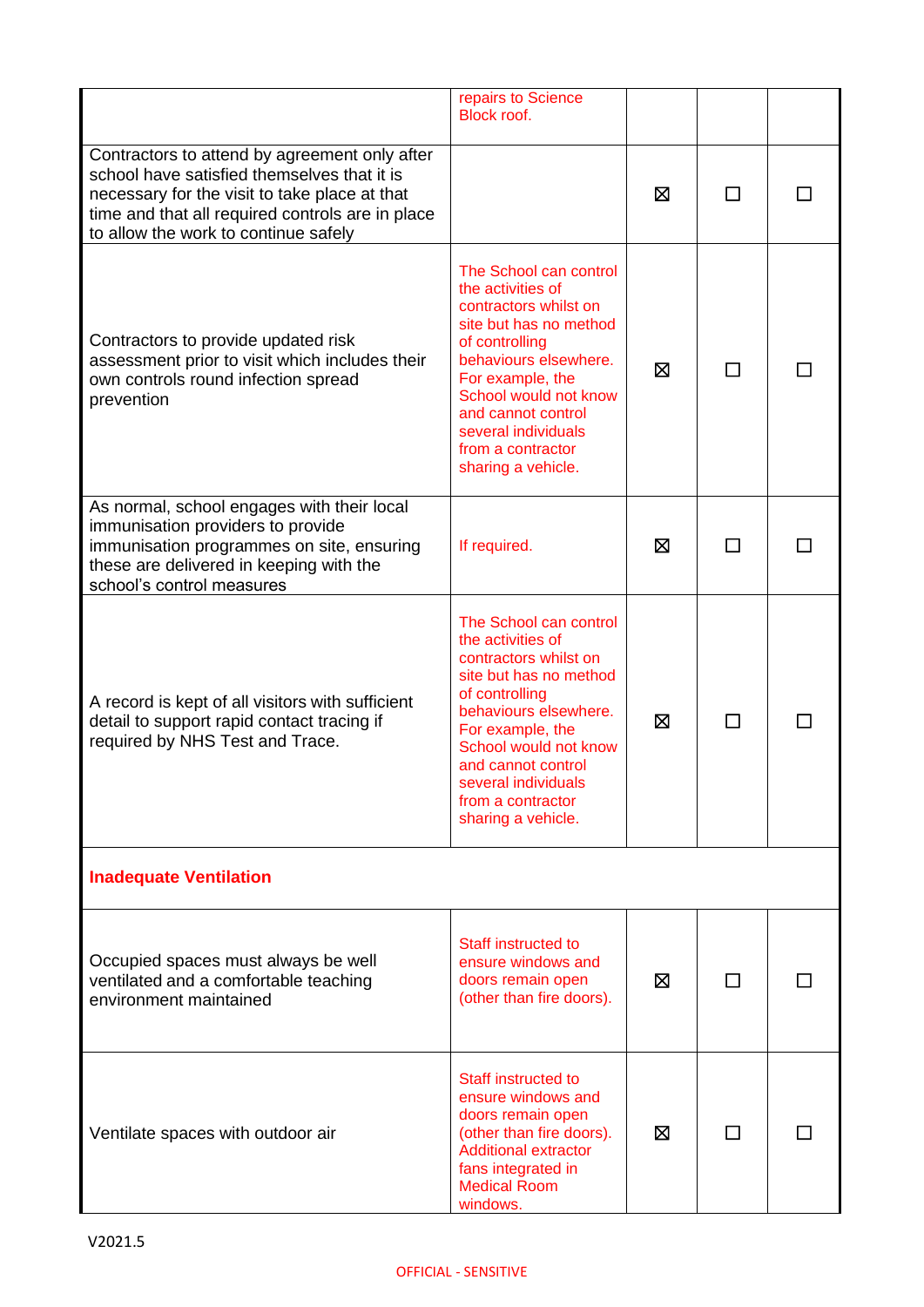| Where possible, occupied room windows<br>should be open                                                                                                                                                                                                             | Staff given guidance.                                                                     | Χ            | $\Box$         | $\Box$ |
|---------------------------------------------------------------------------------------------------------------------------------------------------------------------------------------------------------------------------------------------------------------------|-------------------------------------------------------------------------------------------|--------------|----------------|--------|
| Switch air handling units with recirculation to<br>100% outdoor air where this is not possible,<br>systems are operated as normal                                                                                                                                   |                                                                                           | □            | П              | Ø      |
| Prop doors open, where safe to do so (bearing<br>in mind fire safety and safeguarding), to limit<br>use of door handles and assist with creating a<br>throughput of air                                                                                             | Staff given guidance.                                                                     | ⊠            | $\Box$         | $\Box$ |
| In cold weather where the school heating<br>system is activated, windows are open to<br>provide trickle ventilation rather than being<br>fully open                                                                                                                 | Staff given guidance.                                                                     | ⊠            | $\mathsf{L}$   |        |
| Consideration given to opening high level<br>windows in preference to low level to reduce<br>draughts                                                                                                                                                               | Where applicable.                                                                         | ⊠            | □              | П      |
| Consideration given to only opening every<br>other window instead of all windows when the<br>heating is activated                                                                                                                                                   |                                                                                           | 区            | $\mathsf{L}$   | П      |
| The school offers flexibility to allow additional,<br>suitable indoor clothing                                                                                                                                                                                      | <b>Staff and pupils</b><br>advised.                                                       | ⊠            | ΙI             |        |
| Furniture rearranged where possible to avoid<br>direct drafts                                                                                                                                                                                                       | <b>Opportunities limited</b><br>by desire to maintain<br>spacing.                         | 区            |                |        |
| Heating should be used as necessary to<br>ensure comfort levels are maintained<br>particularly in occupied spaces                                                                                                                                                   |                                                                                           | 区            | □              | П      |
| When heating is activated and windows are on<br>trickle vent, consideration is given to<br>employing desk fans to move any stagnant<br>pockets of air                                                                                                               |                                                                                           | $\mathsf{L}$ | $\blacksquare$ | 区      |
| If school needs to use additional heaters they<br>only use sealed, oil filled electric heaters                                                                                                                                                                      | Not suitable or<br>necessary in<br>classrooms given<br>existing heating<br>installations. |              |                | ⊠      |
| <b>Arrangements for Boarding Schools During Pandemic</b>                                                                                                                                                                                                            |                                                                                           |              |                |        |
| Where pupils travel from abroad to attend a<br>boarding school you will need to explain the<br>rules to pupils and their parents before they<br>travel to the UK                                                                                                    |                                                                                           | П            | ΙI             | ⊠      |
| Anyone who is not a British or Irish national, or<br>who does not have the right to reside in the<br>UK, who has travelled from or through a 'red<br>list' country in the previous 10 days, is not<br>permitted to enter the UK and should be told<br>not to travel |                                                                                           |              |                | ⊠      |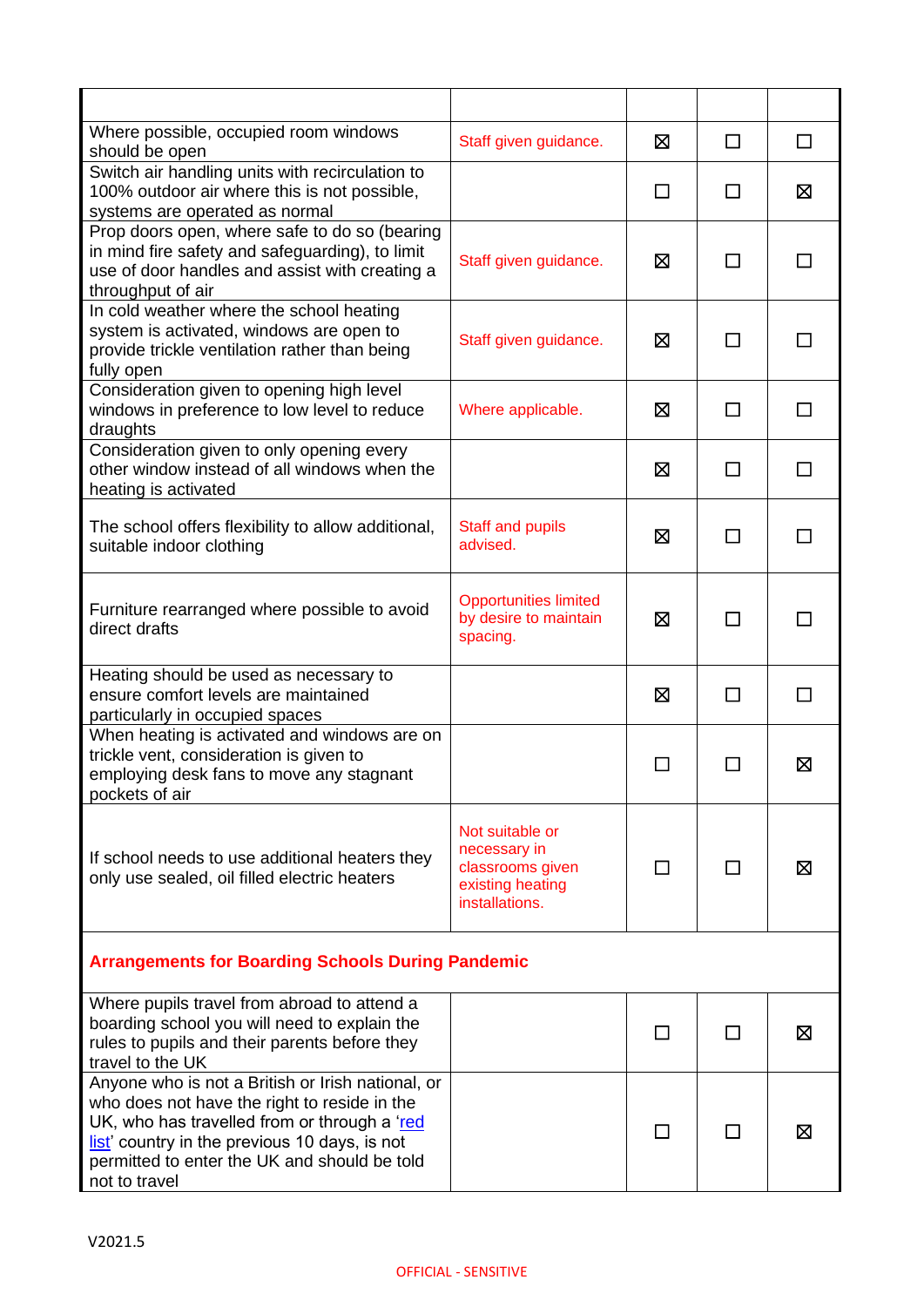| Pupils travelling from amber list countries may<br>quarantine at home or at accommodation<br>provided by their school for 10 days                                                                                                                                                                                                |             |                 | ΙI                | ⊠            |
|----------------------------------------------------------------------------------------------------------------------------------------------------------------------------------------------------------------------------------------------------------------------------------------------------------------------------------|-------------|-----------------|-------------------|--------------|
| Pupils travelling from green list countries do<br>not need to quarantine unless their COVID-19<br>test result is positive.                                                                                                                                                                                                       |             |                 | П                 | 区            |
| Where pupils travel from red and amber list<br>countries to attend boarding schools, the<br>school needs to plan for their collection and<br>transfer from their point of arrival and put in<br>place suitable arrangements for their<br>quarantine, which may be in the school's<br>boarding accommodation.                     |             | П               | П                 | ⊠            |
| Boarding pupils can be in one group                                                                                                                                                                                                                                                                                              |             | $\Box$          | П                 | Σ            |
| residentially and another during the school day<br>It is accepted that boarding pupils will mix                                                                                                                                                                                                                                  |             |                 |                   |              |
| during sociable time                                                                                                                                                                                                                                                                                                             |             | □               | □                 | 区            |
| If a child in a boarding school shows<br>symptoms, they should initially self-isolate in<br>their residential setting household. Most<br>children will benefit from self-isolating in their<br>boarding house so that their usual support can<br>continue. Others will benefit more from self-<br>isolating in their family home |             |                 |                   | X            |
| Boarding pupils should not use public                                                                                                                                                                                                                                                                                            |             | □               | □                 | ⊠            |
| transport if they are symptomatic<br>In the case of any localised outbreaks, we<br>expect them to keep the residential provision<br>open if at all possible                                                                                                                                                                      |             |                 | ΙI                | 区            |
| School maintain safe staff ratios, particularly<br>for those pupils or students whose needs<br>mean that they are safer remaining in the<br>setting than returning home                                                                                                                                                          |             |                 | $\mathbf{I}$      | ⊠            |
| Have you consulted with the people/representatives undertaking the<br>activity as part of the preparation of this risk assessment                                                                                                                                                                                                |             | Yes $\boxtimes$ |                   | No $\square$ |
| What is the level of risk for this activity/situation with existing control<br>measures                                                                                                                                                                                                                                          |             | High<br>⊠       | <b>Med</b>        | Low<br>⊠     |
| Is the risk adequately controlled with existing control measures                                                                                                                                                                                                                                                                 |             | Yes $\boxtimes$ |                   | No $\square$ |
| Have you identified any further control measures needed to control<br>the risk and recorded them in the action plan                                                                                                                                                                                                              |             | Yes $\Box$      |                   | No $\square$ |
| <b>ACTION PLAN</b> (insert additional rows if required)                                                                                                                                                                                                                                                                          |             |                 | To be actioned by |              |
| Further control measures to reduce risks so far as is<br>reasonably practicable                                                                                                                                                                                                                                                  | <b>Name</b> | Date            |                   |              |
|                                                                                                                                                                                                                                                                                                                                  |             |                 |                   |              |
|                                                                                                                                                                                                                                                                                                                                  |             |                 |                   |              |
|                                                                                                                                                                                                                                                                                                                                  |             |                 |                   |              |
|                                                                                                                                                                                                                                                                                                                                  |             |                 |                   |              |
|                                                                                                                                                                                                                                                                                                                                  |             |                 |                   |              |
| State overall risk level assigned to the task <b>AFTER</b> implementation of<br>control and action plan measures taken as a result of this risk<br>assessment                                                                                                                                                                    |             | <b>High</b>     | <b>Med</b><br>図   | Low          |